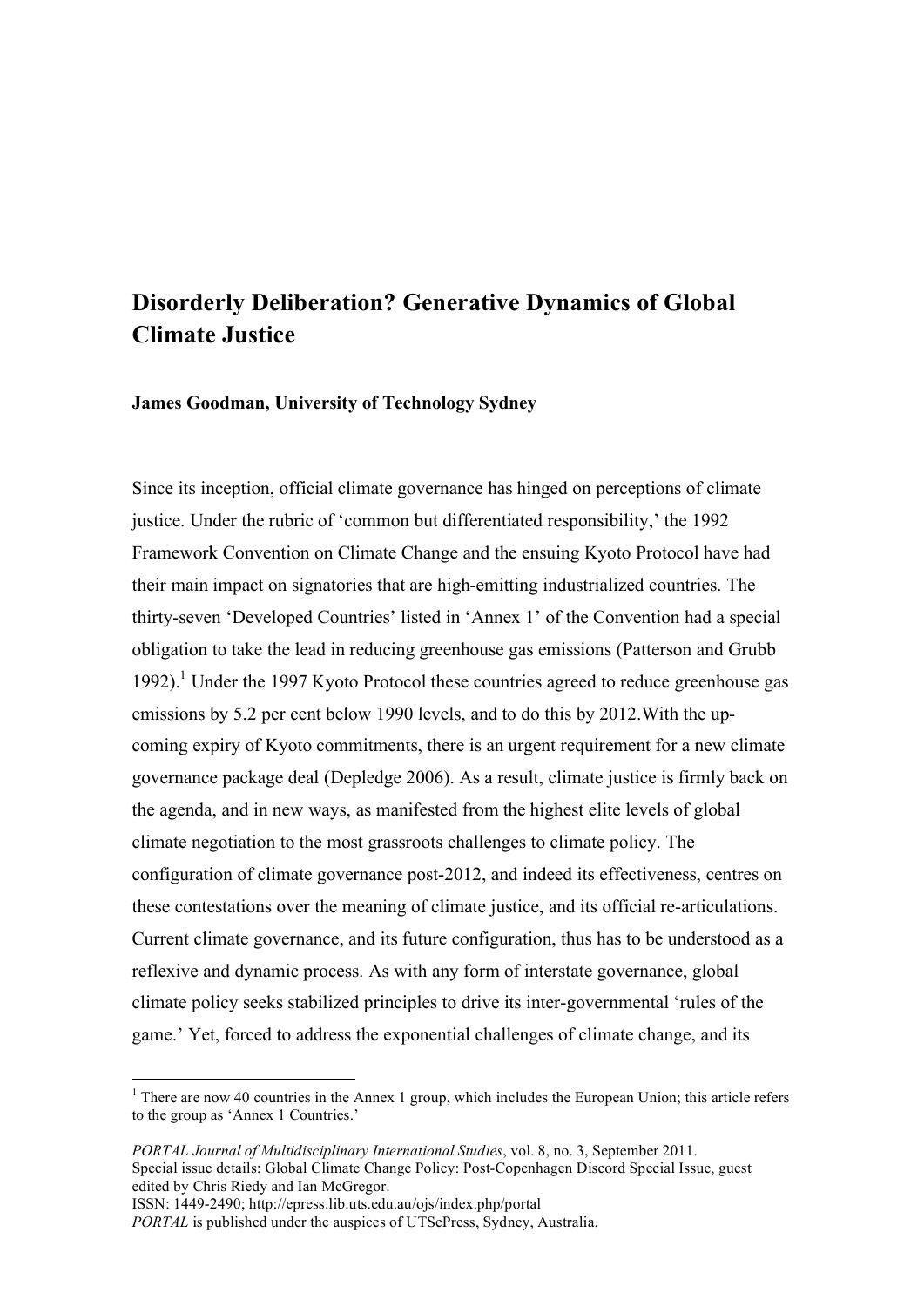associated implications for justice, these principles must be subject to disordering challenges, and to reordering. There is an imperative to move beyond immediate accommodations, with new rules of the game to more effectively apprehend the challenges posed. Here, the mechanisms of disorderly deliberation become critical. The approach taken in this paper positions such disorder, centring on a contest over the meaning of climate justice, at the core of global climate governance.

Climate governance, it may be argued, is not qualitatively dissimilar from other forms of global governance. All forms of official governance respond to some felt need, and as perceptions of that need changes, so the governance framework changes. But climate change poses special challenges, similar in scale perhaps to Cold War governance. There, the confrontation between communism and capitalism was a systemic confrontation, reflecting global-scale social contradictions, which posed the possibility of planetary annihilation, in this case through a 'nuclear winter.' Climate change likewise expresses a global systemic contradiction, in this case an ecological contradiction between climate stability and accumulation. Like the nuclear stand-off, climate change is also totalizing, and poses the possibility of making the planet uninhabitable. The key difference is that under the Cold War the two key players could negotiate with one another, to ward off annihilation: the USA and the Soviet Union could construct governance structures, as expressed in the notion of détente, to manage the confrontation. In contrast, there is no negotiating with climate change: there is no 'hot line' to manage eco-social relations. Where the Cold War could be managed through the threat of 'Mutually Assured Destruction,' every effort at managing climate change, rather than addressing its causes, brings us closer to the possibility of catastrophic change.

In this respect, governance structures that secure managerial 'sub-paradigmatic' adaptations to existing arrangements are counterproductive, and serve only to prefigure the required paradigmatic transformations (Sousa Santos 1995). Here, questions of reflexive governance are both urgent and fundamental. As the existing carbon-intensive social paradigm reaches its limits we are witnessing various efforts at managing the transition through global carbon markets and the application of technology (Stern 2007; Parry *et al.* 2007; Lohmann 2006). While efforts to address the problem prove inadequate, climate change has intensified, forcing new targets and approaches onto the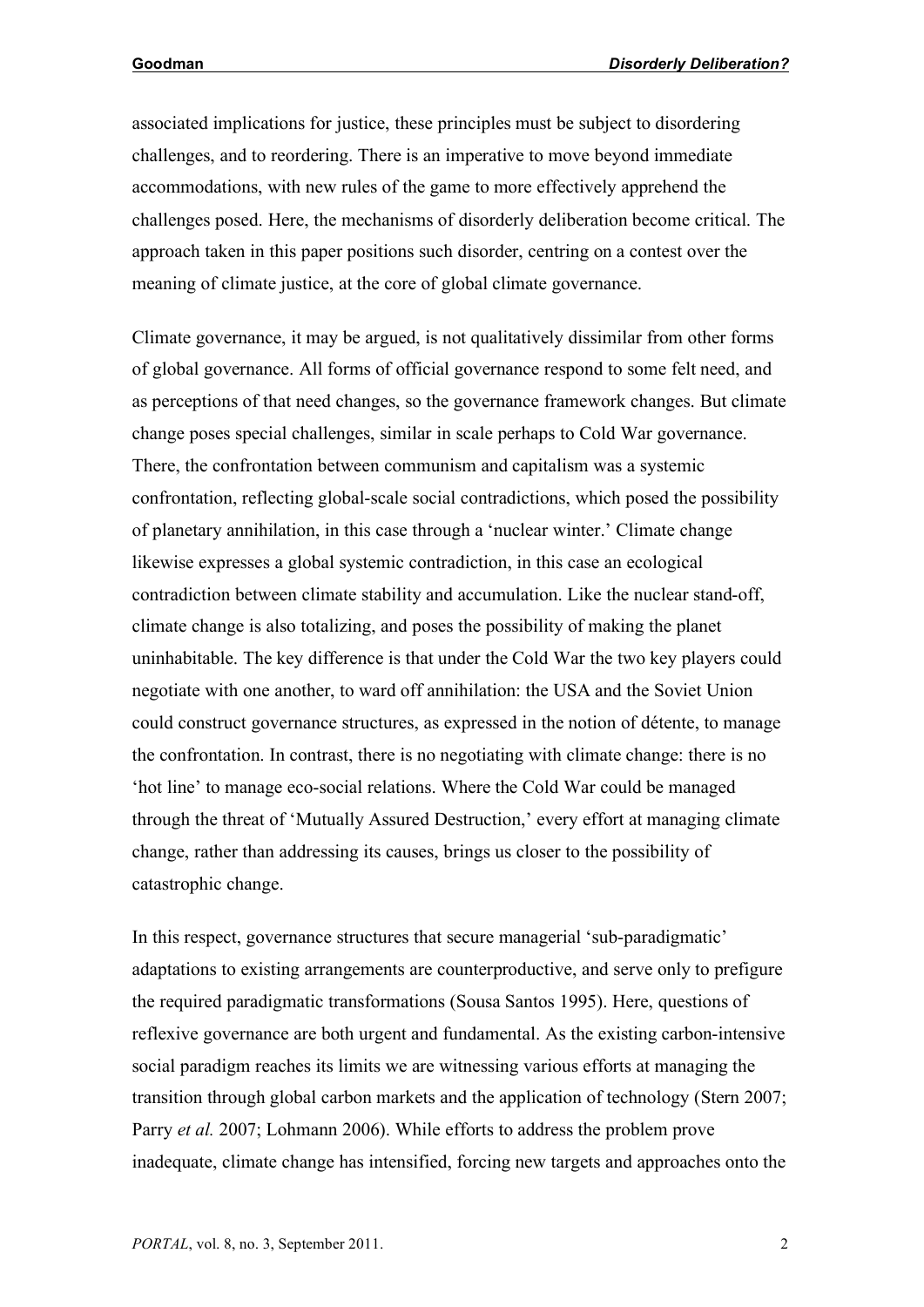table (Christoff 2006; Dorsey 2007). The resulting disorderly transition marks an interregnum in sociological terms, a period of social and political flux, and potential (Sousa Santos 1995). Indeed with the advent of climate crisis we see the emergence of a deep-seated challenge to society's underlying historicity: the crisis literally imperils survival for human society, and insofar as carbon-intensive development underpins social structures, the prospect of de-carbonization challenges the very foundation of prevailing norms and hierarchies.

The systemic ecological challenge posed by climate change, and its intensification, forces the agenda for climate governance. Models for addressing the crisis from within market capitalism have proved to be woefully inadequate; yet they have persisted. Weak forms of 'ecological modernization,' centred on carbon trading and end-of-pipe technologies, for instance, continue to dominate. Stronger forms of intervention, through fiscal policy and direct regulation for renewables, posit a 'second modernity,' with growth de-carbonized by 'precautionary' technologies and institutional practices (Beck 1995; Blowers 1997; Moll 2000). Yet the decoupling of economic growth from ecological degradation as promoted by ecological modernizers has become more of a fond hope than a present possibility. On a world scale, emissions continue to rise exponentially, testament to the paradox that every reduction in emissions intensity is more than overwhelmed by the increased scale of activity that it enables, as expressed in global economic growth.

As ecological modernity falters in the face of persistently rising emissions, confronted with questions of growth and accumulation, it has quickly been overtaken by a revived denialism and a reactive securitization of the issue. There is, as a result, a deepened polarization of the policy field. Those defending the growth model, whether or not offering the means of emissions reduction, confront those rejecting it. The latter perspective encompasses a range of positions, from ecological sufficiency to ecological socialism and ecological feminism, and may be linked to 'post-developmentalist' and 'subsistence' perspectives (Salleh 1997; Bennholdt-Thomsen & Mies 1999; Hornborg 2001; Foster-Carter 2002; Ziai 2007; Kovel 2007). These psotions share the recognition that climate change requires a post-growth society, and that this necessarily entails the large-scale restructuring of social relations. As ecological modernization fails to remaster ecology for society, we are left with a clear choice: continued burden-shifting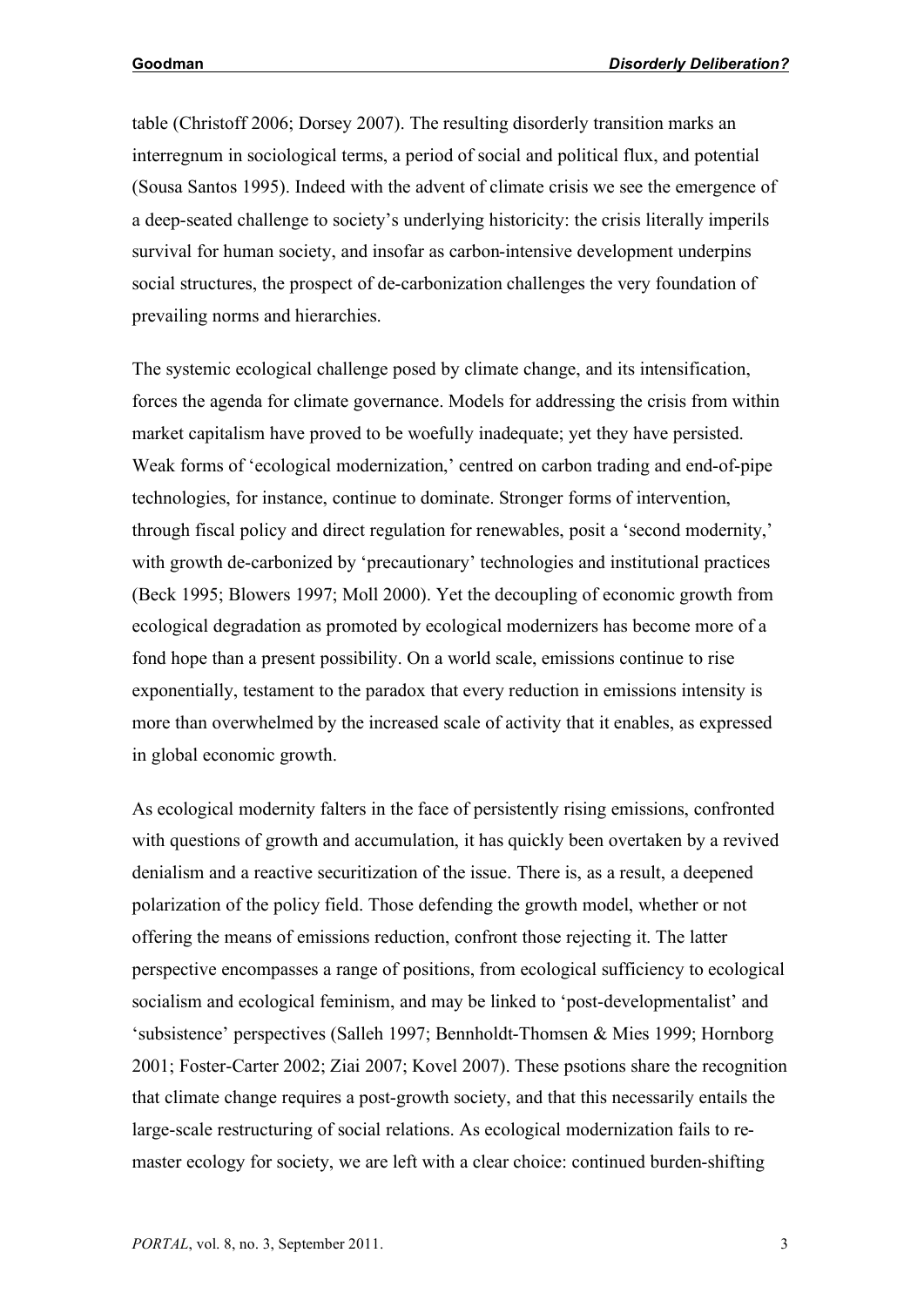and technological optimism, versus an entirely new ecology-society nexus (Harvey 1996).

These policy confrontations play a central role in the intensifying political dynamics of climate justice. The failure of the current model of climate governance is a key factor legitimizing challenges to its 'rules of the game.' Indeed, we may say that we sit on the cusp of a paradigm-shift, one that forces awareness of humanity's planetary agency, and thus awareness of its role in the face of eco-systemic impacts. The 'Anthropocene' era, in which humankind has had the capacity to reshape the bio-physical character of the planet, is said to have been in place since the invention of the steam engine (Crutzen 2002). With the documented impacts of human-generated climate change, as expressed in climate science, that capacity translates into an imperative for global reflexivity. The result is a profound clash between what Chakrabarty characterizes as the history of humanity, the recorded histories of human justice, and the history of the species as expressed in climate science (2008). As historical time confronts geological time, global climate governance is invoked as the required mediating instrument, bridging human justice and climate impacts. As a site of global governance, then, climate governance embodies the possibility, and indeed necessity of defining and pursuing global climate reflexivity.

### **Conceptualizing global climate governance**

In general terms, climate governance is the structure of authority that encompasses global climate policy: as a mode of governance, rather than simply government, it involves a range of state and non-state players, and is a field of practice rather than simply a set of institutions. As with any mode of authority, as opposed to coercion, climate governance is grounded in principles of justice. Climate governance develops through contestations over these principles, between 'official' and 'non-official' versions: principles emerge and change, from the process of interstate negotiation to civil society mobilization. Approaches to global governance invariably conceive of it as bringing order to disorder, whether by increasing the 'density' of interstate society, or by expressing the leverage of global civil society (Held & McGrew 2002). By focusing on reflexivity this paper seeks to invert the frame, and foreground the challenges to governance. Clearly there are multiple structural challenges to climate policy, as much from intended as unintended effects: the focus here is on the process of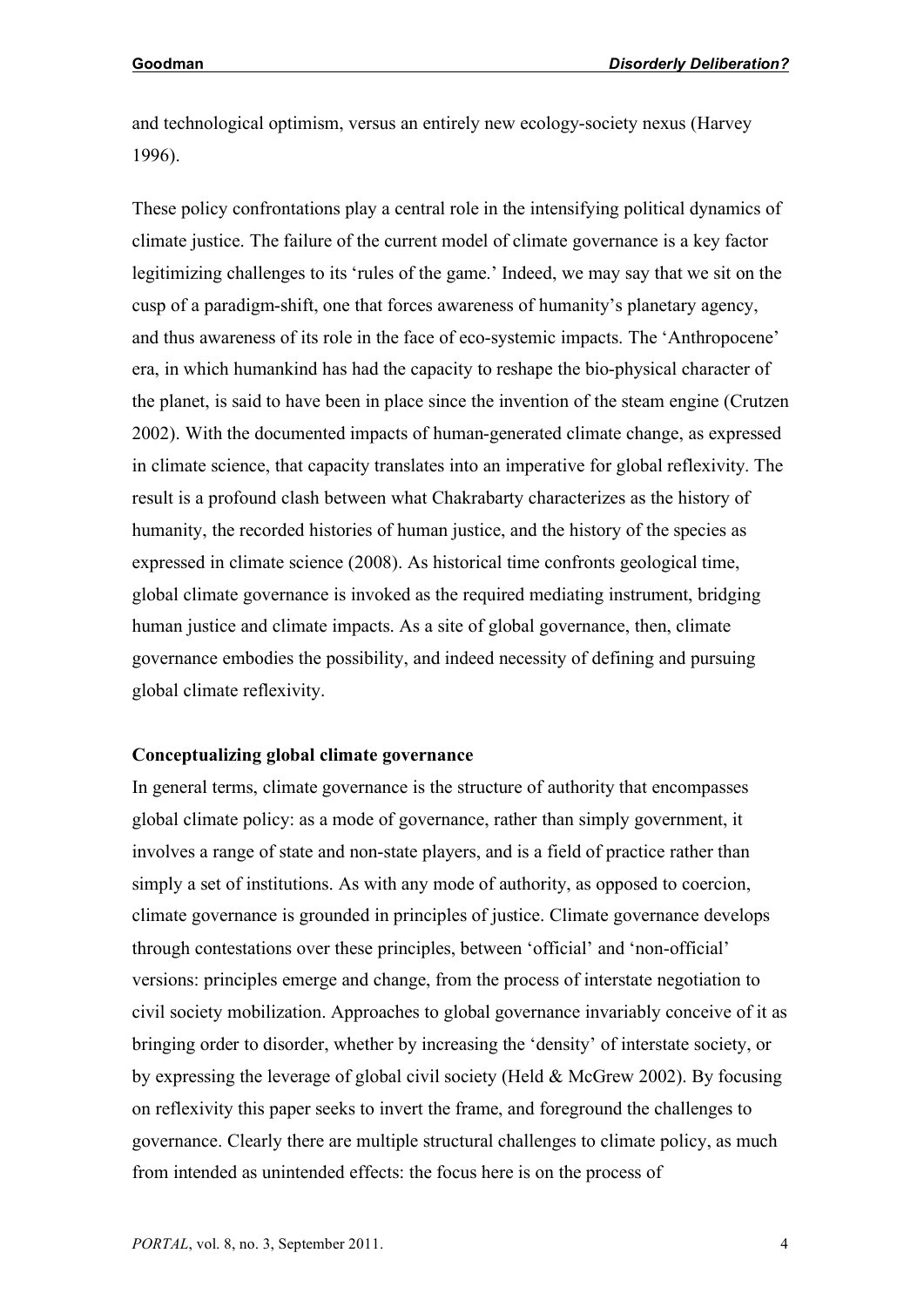reconceptualizing justice claims, in part to address these effects. The aim is to address climate governance as both a disordering and ordering process, analyzing the role of contestation in producing justice principles and practices.

Climate change imposes its own pace of policy reform, forcing new imperatives; it also imposes its own remarkable scope, in terms of global reach and all-encompassing depth. The resulting justice challenges are manifold, and resonate across a range of disciplines. The focus on reflexive governance most directly engages with critical international relations and globalization studies. The two dominant traditions in international relations theory—'realism' and 'idealism'—are preoccupied principally with the question of whether state or non-state actors are dominant (Walker 1993). Critical international relations, instead, addresses the process of exercising power and counterpower at all levels (Halliday 2001). Related approaches to interpreting global governance have also emerged from other social science disciplines that investigate globalization across national-international divides (McGrew 1997). Within these fields there is a clear distinction between 'globalization theory,' which positions globalization as a cause of the changes it brings, and the 'theory of globalization' that seeks to explain globalization itself (Rosenberg 2000). These latter, more critical approaches to globalization studies, dovetail with approaches in critical international relations, and offer a rich inter-disciplinary frame.

The relationship between global governance discourses and contending social forces is a focus, especially, of the neo-Gramscian international relations tradition, which positions the governance-contestation nexus as the key explanatory site of global politics (Cox 1987; Cox 2001; Gill 2002; Bakker & Gill 2003; Rupert 2003; Carroll 2007). The aim is for constructive critique, and the generation of alternate principles and guides to action, in order to address climate change and realizing climate justice. Debates about the extent to which climate change forces a refiguring of hegemonic formations, and the possibilities this offers for counter-hegemonic challengers, are intensifying, especially with the advent of North-South instruments of climate governance (Levy & Egan 2003; Newell 2008; Paterson & Newell 2010). The attempted monetization of greenhouse gas emissions, and the construction of the carbon commodity, allow new forms of marketization to offset mitigation. This neoliberalization of climate policy offers new sites for displacement from high emitters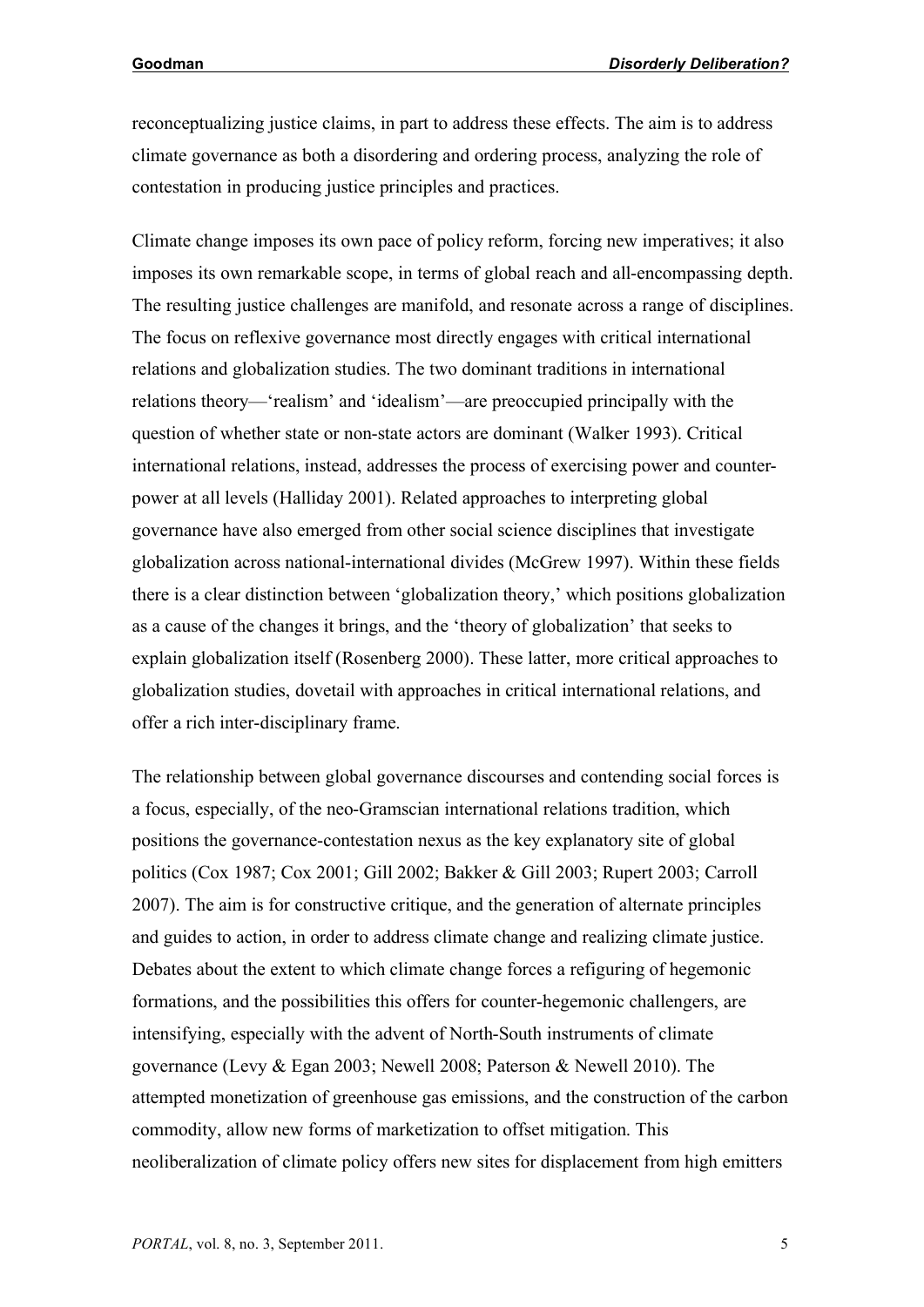in the North, and from their Southern counterparts, and thus for new forms of contestation (Okereke 2008). $^{2}$ 

In this way, North-South climate policy frameworks create transnational political spaces, which can be used to politicize ecological unevenness. As such, North-South relations in climate justice are simultaneously positioned alongside fields of postcolonial and critical development studies. Confronted by global environmental change the development problematic is redefined as a concern for over-consuming industrialized societies as well as for newly industrializing and under-developed societies (Robinson 2002; Biel 2000; McMichael 2003). This shared development crisis sets the mould for climate justice debates. Out of the confrontation between developmentalist and post-developmentalist models, where Southern and Northern exemplars are set against each other, has emerged a more explicitly 'reflexive' developmental frame, which rests on mutual recognition of shared problems and the pursuit of common targets (Pieterse 1998; 2004). Rather than looking to the North as a guide for development, or to the South for post-developmentalist scenarios, the 'reflexive development' approach finds new pathways at the nexus between North and South for confronting and addressing globalizing pressures.

The reflexive logic was exemplified by the 'global justice movement' that emerged in the mid-1990s, in which neoliberal globalism was identified as the shared problem of both North and South (Della Porta 2007). This allowed the identification of common targets, including interstate agencies charged with implementing those precepts (Starr 2000; Reitan 2007). Neo-liberal global governance, and its failures, generated a protest cycle expressed in the global justice movement (Cohen & Rai 2000; Smith 2002; Tarrow 2005; Eschle 2005; Juris 2008). With climate change, as noted, the antagonism is driven by a deeper eco-systemic crisis, signaling the 'revenge of nature' on a planetary scale (Anderson 2006). Consequently, with the associated 'climate justice movement' there is a deeper and more existential community of fate. Again, challenges are articulated in the form of shared problems, aspirations, and targets (Roberts & Parks

 $\frac{1}{2}$ <sup>2</sup> 'North' or 'Global North,' and 'South' or 'Global South,' are used here to simultaneously recognise social and spatial inequalities: most low-income societies are in the Southern Hemisphere, but the 'South' is also global, with extreme poverty also in the Northern Hemisphere; likewise for the high-income 'North', which is both spatially concentrated and globalized. As discussed in this article, the ambiguity of these categories is increasingly played-out in the dynamics of inter-state climate policy.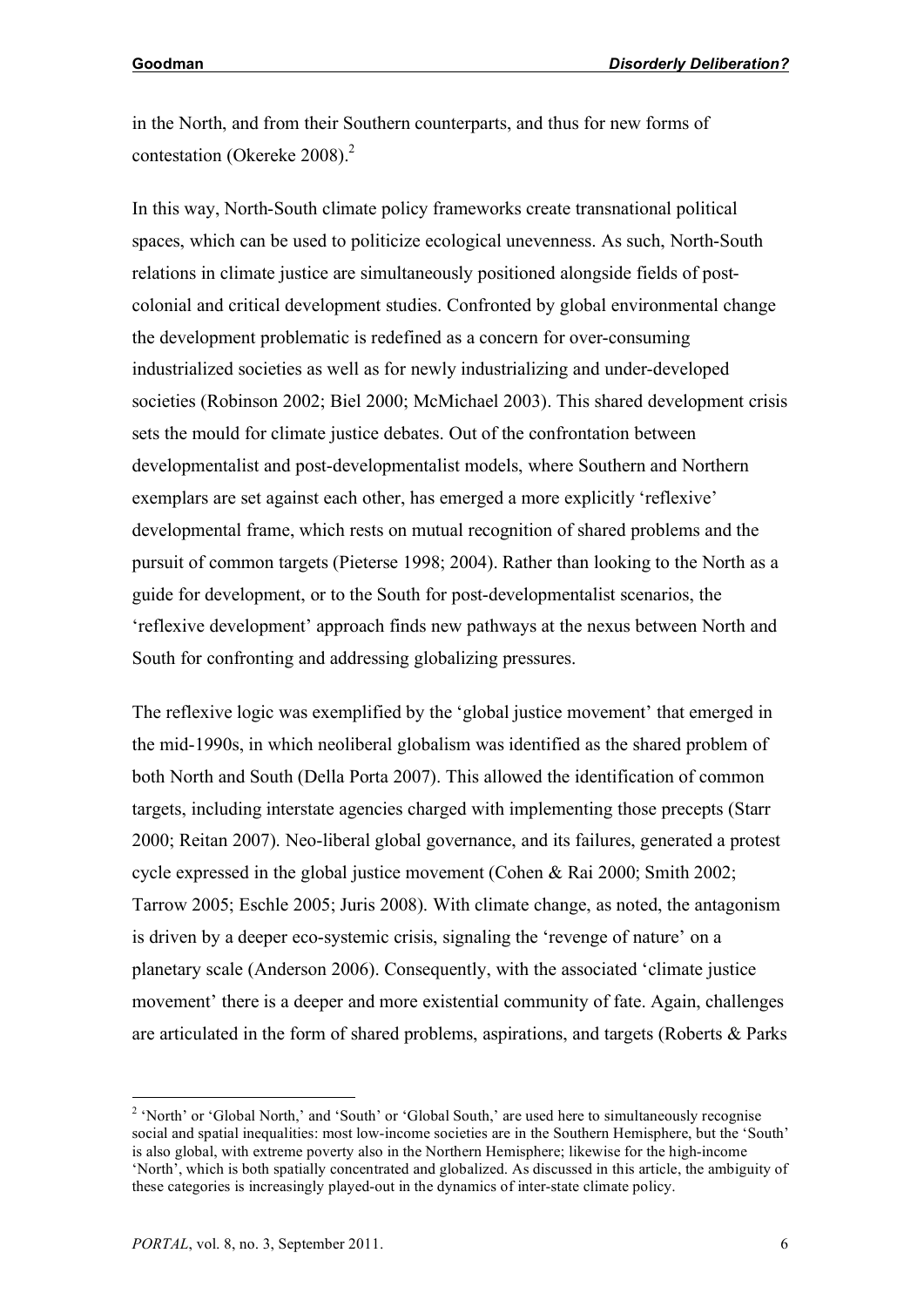2006). In this context climate justice emerges as a particularly powerful expression of 'reflexive development' on a world scale.

Reflexivity rests in movements, and when it comes to questions of political agency, accounts of global social action replicate long-running debates about the relative importance of instrumental as against expressive action (Buechler 2000; Della Porta and Tarrow 2005; Macdonald 2006). With climate action movements, research reveals a strong instrumental theme, centring on the rhetoric-reality gap in climate policy (Hall & Taplin 2007). This affirms a 'political opportunities' model of social movement mobilization where movements are interpreted as rational actors responding to institutional failure (Van Der Heijden 2006). At the same time, there can be strong expressive dimensions to climate action as a form of ethical action: here climate action can be an end in itself, an intrinsic defence of ethical values in the face of climate injustice (Connor *et al* 2009). As with other movements, the two dimensions are interwoven and play-out in ways that reflect the history and context of local mobilization (Calhoun 1993).

There is, indeed, a key place-based dimension to the mobilization of climate justice claims, and thus to global climate governance. In climate governance the contradictions between policy and practice are most evident in particular sites of carbon policy: a geography of carbon policy can be traced from expanding carbon-intensive infrastructure in the North, to carbon trading finance houses, and then to 'clean development' offset sites located in the South (Roberts & Tofflon-Weiss 2001; Chatterton 2005; Plows 2008). Climate action, then, is enacted in specific places, where the concrete instances of climate policy failure are manifested. Such sites acquire a meaning that is simultaneously local and global, reflecting the spatial politics of climate change (Seel 1997; Griggs & Howarth 2004; Pickerill & Chatterton 2006; Bosso & Guber 2006;). As generative sites, these can be conceptualized as places where new insights emerge, and new justice claims are produced (Johnston & Goodman 2006; Massey 2007). Here, the territoriality of climate policy becomes a key dimension of politicization and mobilization (Brenner 2004; Drainville 2004; Harvey 2010).

### **Official and non-official climate justice**

The impact of climate change has been likened to that of a third world war, one at least as devastating as its predecessors. In this war the Global South is in the immediate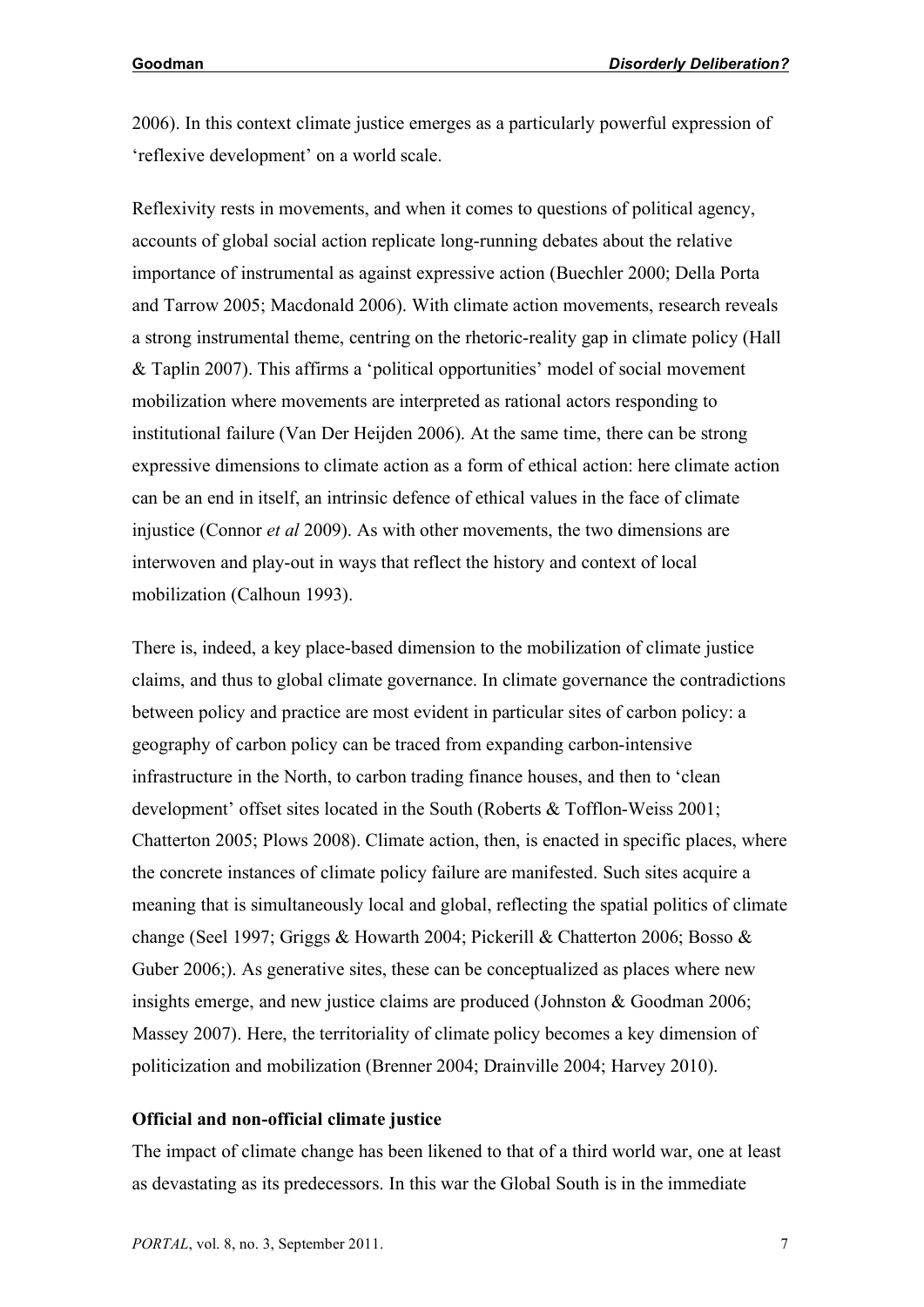firing line: the impacts of climate change for low-income peoples are now predicted to be disproportionate and catastrophic. In April 2007 a Report issued by the Intergovernmental Panel on Climate Change (IPCC) on impacts and vulnerability stated that in the South, where urbanization and industrialization are already putting pressure on resources and where adaptation capacity is relatively weak, climate change will have its most immediate negative impact (Parry *et al*. 2007). The Report predicted major water shortages due to climate change, with a potential halving in agricultural production in some regions of Africa by 2020, and a one-third reduction in yields in Central and South Asia by 2050, as well as inundation of the densely populated megadeltas of South and South-East Asia due to rising sea levels.

In this context, those amongst Northern and Southern elites who continue to benefit from continued accumulation do so at an immediate and measurable cost to Southern peoples. But there is a sting in the tail: as nature wreaks its revenge a climate breakdown from which even the richest cannot insulate themselves, is now only a generation away. The UN Human Development Report for 2007, 'Fighting climate change,' underlines the point:

Climate change is the defining human development challenge of the 21st Century. Failure to respond to that challenge will stall and then reverse international efforts to reduce poverty. The poorest countries and most vulnerable citizens will suffer the earliest and most damaging setbacks, even though they have contributed least to the problem. Looking to the future, no country however wealthy or powerful—will be immune to the impact of global warming. (UNDP 2008: 1)

The asymmetries of cause and effect in climate change directly reflect global development divides, making the question of how to address climate change unalterably a question of justice. As noted, the inter-governmental Climate Change Convention and Kyoto process was primarily directed at Northern climate change culprits with the aim of reducing their emissions. The impact of that effort has been minimal—securing at best a one per cent reduction in overall anticipated global GHG emissions from 1992 levels (Christoff 2006). The key impact of Kyoto, however, was to create frameworks that enable the displacement of restructuring costs from North to South, through carbon trading. The UN's 'Clean Development Mechanism,' for instance, certifies development projects that offset for rising greenhouse gas emissions in Annex 1 countries. All such projects operate to displace Northern costs, re-gearing Southern developmentalism to Northern needs. Driven by external financial imperatives rather than local ecological or developmental needs, their principal effect is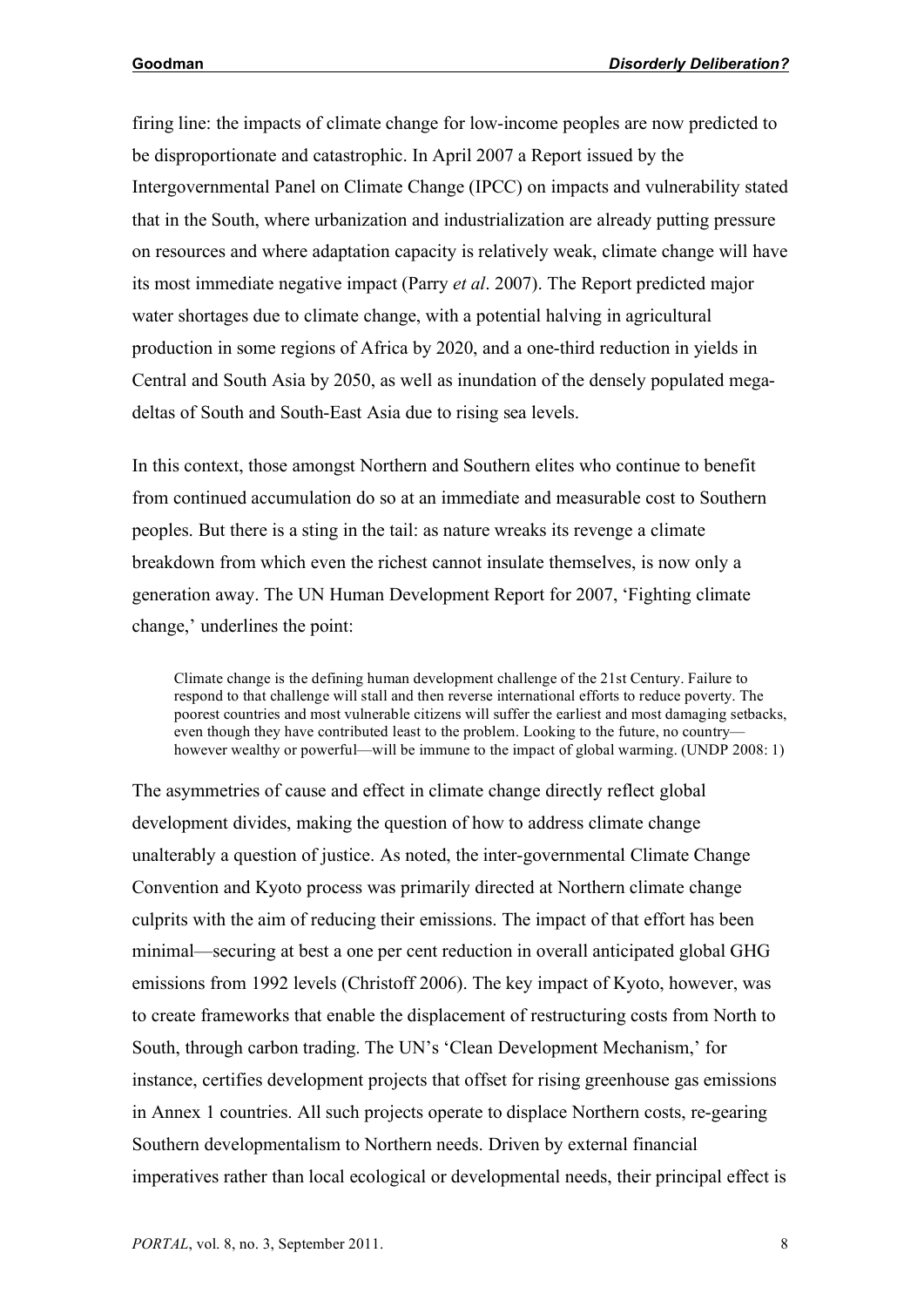to disrupt and distort Southern societies, to support GHG polluters in the North, and to create windfall profits for carbon traders (Lohmann 2006).

In many respects, however, this model is unraveling. There are two elements: first, the emergence of Southern emitters; and second, the increasing incidence of impacts, especially in Southern settings. The 1992 Convention rested on a model of climate justice that located the victims in the South and the culprits in the North, with Northern countries bearing historic responsibility and producing about three-quarters of 1992 emissions (Jordan 1994). That model is now heavily qualified by the fact that since 2007 non-Annex 1 countries responsible for the majority of the world's current emissions, and thus must be part of any agreement to reduce overall emissions (Barker et al 2007).

At one level the growing importance of non-Annex 1 countries is reflected in a rapid process of bidding-up funding commitments: since the mid-2000s Northern agencies and states have made increasingly generous offers of 'adaptation' funding, linked to Southern compliance with Northern mitigation models and priorities. In 2006, for instance, the World Bank linked the privatization of Southern energy and resources sectors with financial support to enable what it called 'climate-resilient development,' estimating Southern annual climate adaptation needs at up to \$40 billion (World Bank 2006). Four years later a major World Bank investigation into adaptation costs recalulated the estimate at between \$70 and \$100 billion per year (World Bank 2010). The World Bank estimates compare unfavourably with the \$10 billion a year offer under the 'Copenhagen Accord.'

The Accord was assembled by the USA in the closing days of the 2008 UNFCCC Conference of the Parties held in Copenhagen, and marked a significant attempt to break away from the consensual United Nations negotiating process. The Accord echoes responses to the New International Economic Order in the early 1970s, which was effectively countered by Northern offers of development aid, and by a breakaway Northern configuration, the 'Group of Six' major economies, which began meeting formally in 1975 (Biel 2000). Unlike the 1970s, however, the breakdown at Copenhagen in 2009 should not be interpreted as the endgame, but rather as the initial skirmish in a major power shift, driven by the geopolitics of emissions. That geopolitics is now forcing a move beyond the 'Thirdwordism' expressed in the division between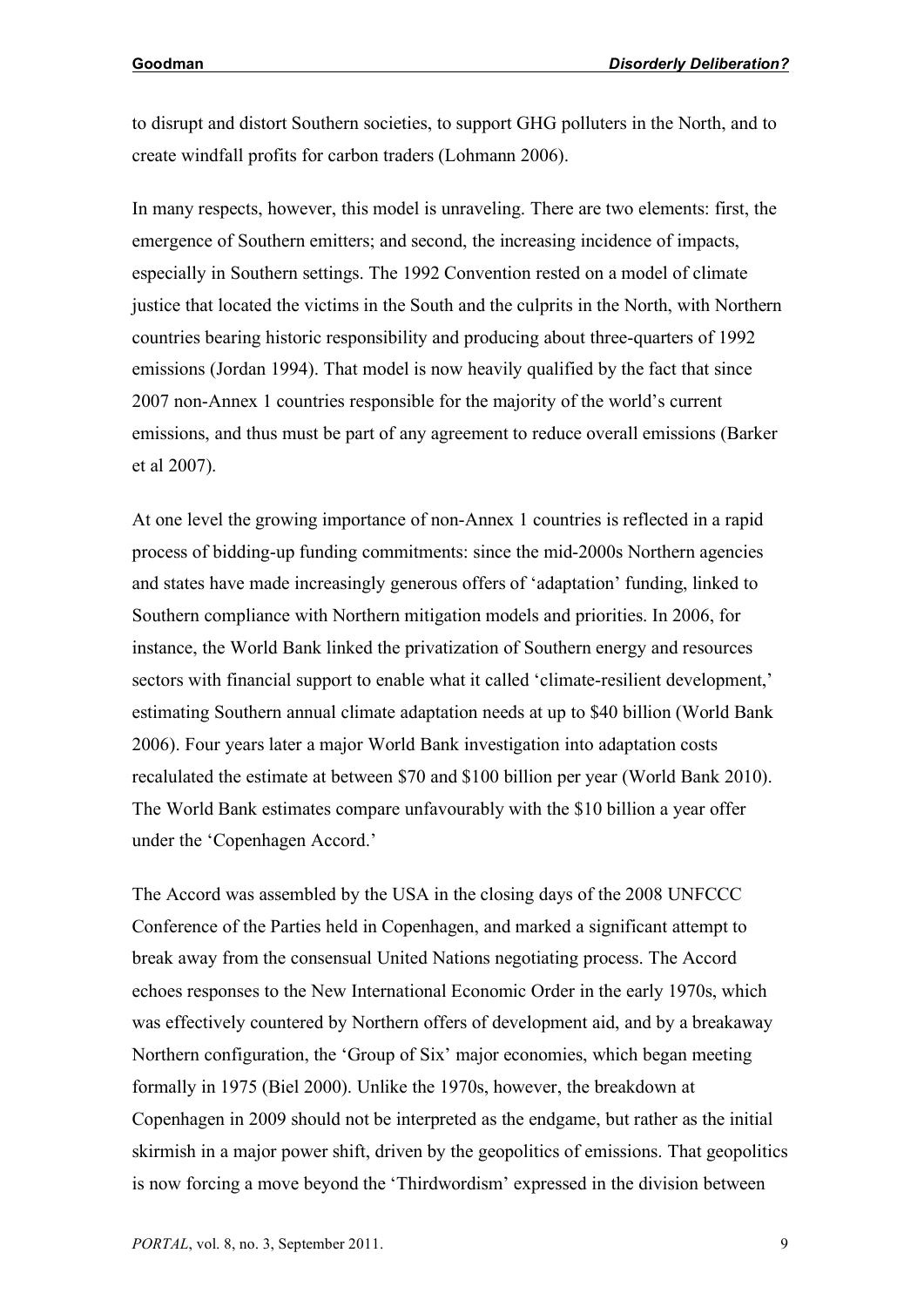Northern and Southern responsibilities, and towards a new mutual responsibility. The advent of a reciprocal ecological interdependency between Northern and Southern societies contrasts dramatically with the logic of developmental dependency. Rather than the South depending on the North, North and South now depend on each other. The confrontation between capitalist development and ecological survival expressed in advancing climate change is thus creating a new meta-imperative to live differently: the imperative creates a new inter-dependency, where, put simply, all societies depend on each other's willingness and capacity to shift from carbon-intensive accumulation.

This reflexive dynamic of climate justice has major implications for the governance model. As long as climate justice was framed mainly in terms of interstate responsibilities and obligations, its political logic could be confined and delimited. With the North defined as the principal culprit, the bulk of non-official influence on the governance process was North-centred and was deployed under the generic rubric of 'climate action', for instance through the 'Climate Action Network' which was established in 1988 (Pearce 2010). With the unraveling of the model established under the Framework Convention, new forms of political engagement and approaches to climate justice have emerged. Faced by growing disorder in the interstate governance process, climate politics has been forced out of the interstate container and has become subject to wider influences. Several factors are at play. Most important is the failure of policy and the first signs of large scale impacts on Southern peoples. Additionally, with the emergence of Southern elites as key players in the interstate political process, new unofficial counterpoints have emerged, through transnational climate justice politics. The result, at Muller observes, is that climate justice has increasingly revitalized and subsumed the pre-existing global justice movement (Muller 2008).

### **Unofficial climate justice**

Climate Justice was first enunciated as a global set of principles at the United Nations World Summit on Sustainable Development, held in Johannesburg in August 2002 (India Resources Centre 2002). The twenty-seven Principles of Climate Justice were written by a group of fourteen Northern and Southern NGOs, including CorpWatch, Friends of the Earth International, Greenpeace International, the Indigenous Environmental Network, and the Third World Network. The Principles of Climate Justice foregrounded ecological debt, stating that Northern states and corporations 'owe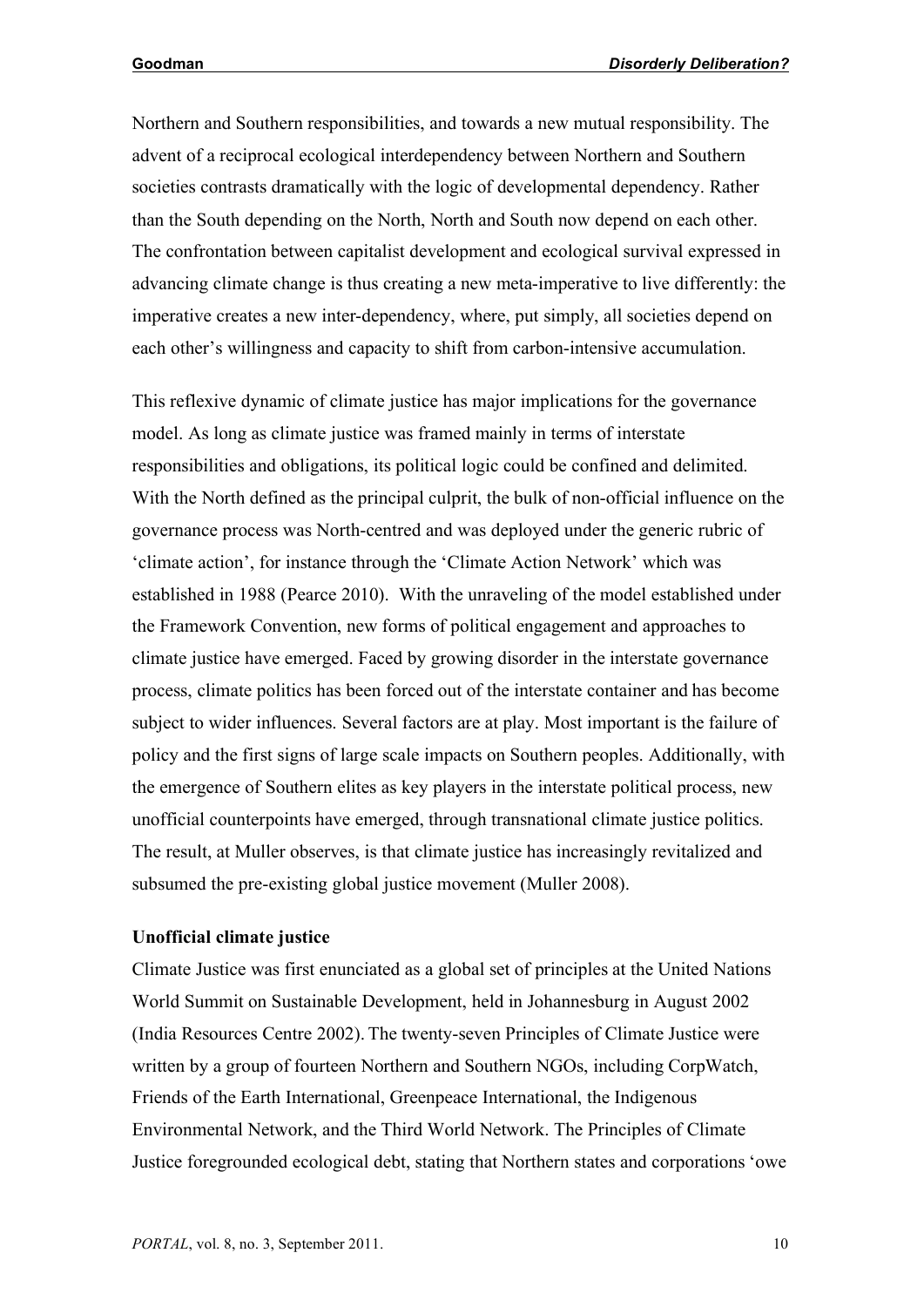the rest of the world as a result of their appropriation of the planet's capacity to absorb greenhouse gases' (India Resources Centre 2002:1). Stronger involvement from affected peoples in the South was a priority, to allow local control and conservation with 'clean, renewable, locally controlled and low-impact energy'; commodification and corporate influence were rejected, but market solutions were acceptable provided they conformed to 'principles of democratic accountability, ecological sustainability and social justice' (India Resources Centre 2002: 1).

The critique of 'false solutions,' in particular emissions trading, was developed more strongly with the Durban Climate Justice Summit held in 2004. Linked to the Durban group 'Carbon Trade Watch,' the Summit gathered twenty organizations from Europe, the USA, Latin America, India and Africa. The resulting 'Durban Declaration on Carbon Trading' outlined the various ways in which emissions trading both undermines existing sustainable practices and contributes to climate change, thus highlighting the irony that 'the Earth's ability and capacity to support a climate conducive to life and human societies is [sic] now passing into the same corporate hands that are destroying the climate' (Carbon Trade Watch 2004). Subsequently the Declaration attracted support from a further 163 organizations, and given the growing importance of emissions trading, its message had a strong influence.

Drawing these players together, a 'Climate Justice Now!' coalition was established in December 2007 at the Bali 'Conference of Parties to the UN Framework Convention on Climate Change (UNFCCC).' The coalition included a range of Southern and Northernbased NGOs and social movements that had played a central role in global justice, such as Focus on the Global South, the International Forum on Globalization, La Via Campesina, the World Development Movement and Third World Network, as well as signatories of previous climate justice statements. At the Bali UNFCCC the group issued a simple statement critical of 'false solutions … such as trade liberalisation, privatisation, forest carbon markets, agrofuels and carbon offsetting,' stressing instead the need to leave carbon in the ground, reduce elite consumption, entrench resource rights, pursue food sovereignty, and repay climate debts through North-South wealth transfers (Climate Justice Coalition 2007). The following year, at the UNFCCC in Poznam, the coalition produced a more critical position, asserting 'we will not be able to stop climate change if we don't change the neo-liberal and corporate-based economy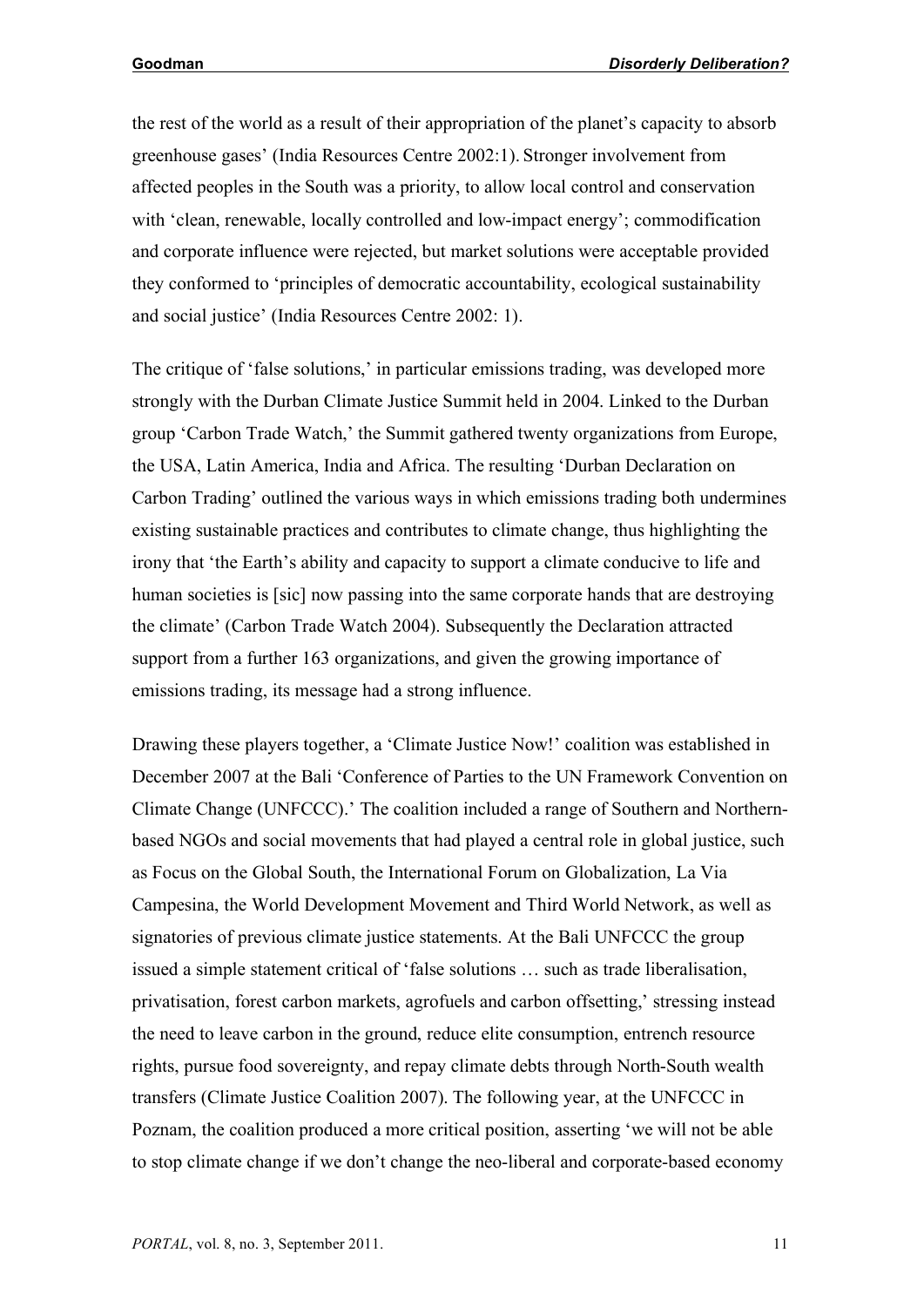which stops us from achieving sustainable societies' (Climate Justice Now! 2008). The UNFCCC process needed to make a break with 'market ideology' and instead looked to sustainable practices in the South, as 'effective and enduring solutions will come from those who have protected the environment' such as peasants, women and indigenous peoples.

Also at Bali in 2007, a campaign network established a process for the 'Peoples' Protocol on Climate Change' (Asia-Pacific Research Network 2007). The Protocol defined climate change as 'a question of social justice … rooted in the current capitalist-dominated global economy which is principally driven by the relentless drive for private profits and accumulation' (Asia-Pacific Research Network 2007:2). Accordingly it rejected 'market mechanisms that impose the cash nexus on ecological priorities,' and was critical of technological fixes. The Protocol asserted peoples' resource sovereignty, and the need for affected peoples to be involved in climate policy, and stated that the 'climate change crisis is not simply about adaptation and mitigation, but changing the whole economic framework into one of eco-sufficiency and sustainability' (Asia-Pacific Research Network 2007:3).

The Protocol process and the Climate Justice Now! Coalition opened several lines of debate in the broader climate justice movement, centring on issues of growth, sufficiency, technology, markets, sovereignty and climate debt. The debates were defined in relation to emerging climate policy, but in the run-up to Copenhagen in 2009 they began to establish a distinct ideological field. Mobilizations at Copenhagen through Clima Forum, for instance, saw this emergent movement announce itself as an alternative source of legitimacy on climate governance—a claim that gained traction in the context of a failing interstate process. In a development not unlike the linkage between global justice protesters and Southern states at the Seattle WTO in 1999, Southern states blocked Northern efforts to dissolve the UNFCCC model of climate justice and staged a walk-out, with many official representations joining unofficial protesters on the 'outside.' But perhaps more important for the long-term development of climate justice principles, inside the negotiating hall some 100 states joined with the Alliance of Small Island States in calling for emissions reductions that would prevent average temperatures rising more than 1.5 degrees Celsius, thus breaking with the prevailing consensus that a rise of 2 degrees was acceptable, despite its impacts.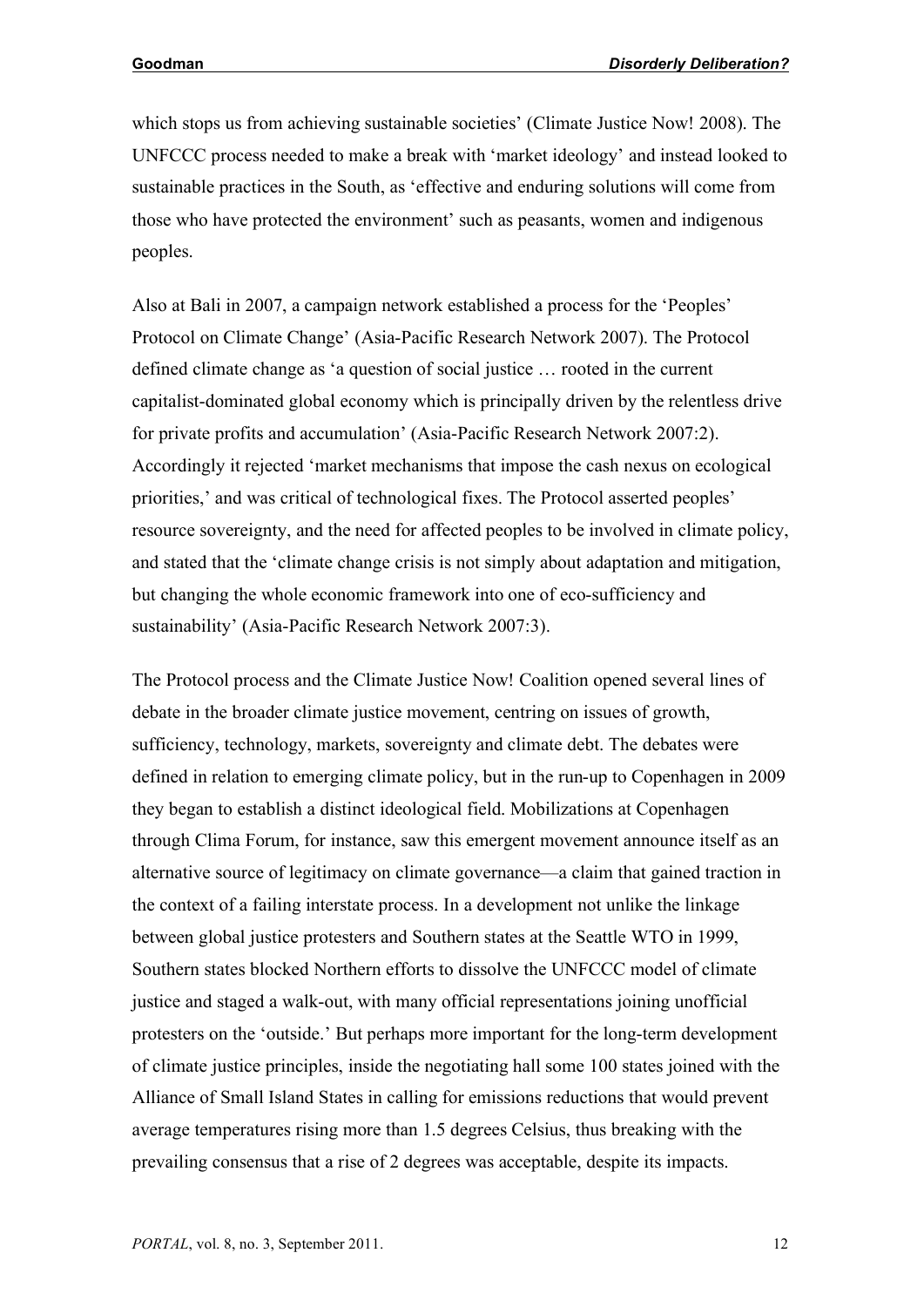With these developments we have seen the centre of gravity for unofficial climate governance passing from a transnational climate advocacy network focused on the interstate process (expressed in the international Climate Action Network), to a heterogeneous climate justice movement that challenges climate governance through a transnational collective consciousness and capacity to mobilize (see Keck & Sikkink 1998). In what follows this capacity is explored through an exploration of sites of climate justice, North and South.

#### **Generative sites, North and South**

Generative sites for climate justice, both North and South, are in the first instance sites of climate policy failure. As sites of failure, they are nonetheless also sites of possibility. In this respect the disorders of climate governance are themselves generative. In both North and South the physical manifestations of climate policy failure most dramatically undermine the legitimacy of the official model, and prefigure new approaches.

### *Northern Sites*

One of the most powerful Northern examples, originating in the UK in 2006, is the phenomenon of the 'Camp for Climate Action.' As a form of strategic direct action the 'climate camp' model was taken up in a number of Northern countries, in the USA for instance as 'climate convergence,' and became something of a climate justice template (Plows 2008; Saunders & Price 2008). Climate camps are a form of mass occupation, in the first instance spatial interventions, mounted as close as possible to the physical site of large-scale carbon emissions. The Camp is often directed at contesting the expansion of carbon-emitting infrastructures, whether by (temporarily) closing them down or by simply posing an alternative. In this way, the Camp exploits contradictions between the policy and practice of climate governance, and becomes in itself an embodied symbol of climate justice (Roberts & Tofflon-Weiss 2001; Chatterton 2005; Plows 2008).

The UK's climate camps in the years 2006-2009 centred on preventing the expansion of coal fired power stations at Drax (2006), Kingsnorth (2008) and Ratcliffe on Soar (2009), and on halting the third runway at Heathrow airport (2007). In two cases— Kingsnorth and Heathrow—planned expansions were shelved, suggesting the mobilizations had their effect on policy, as well as contributing to the process of movement building. The Kingsnorth mobilization, for instance, was linked to a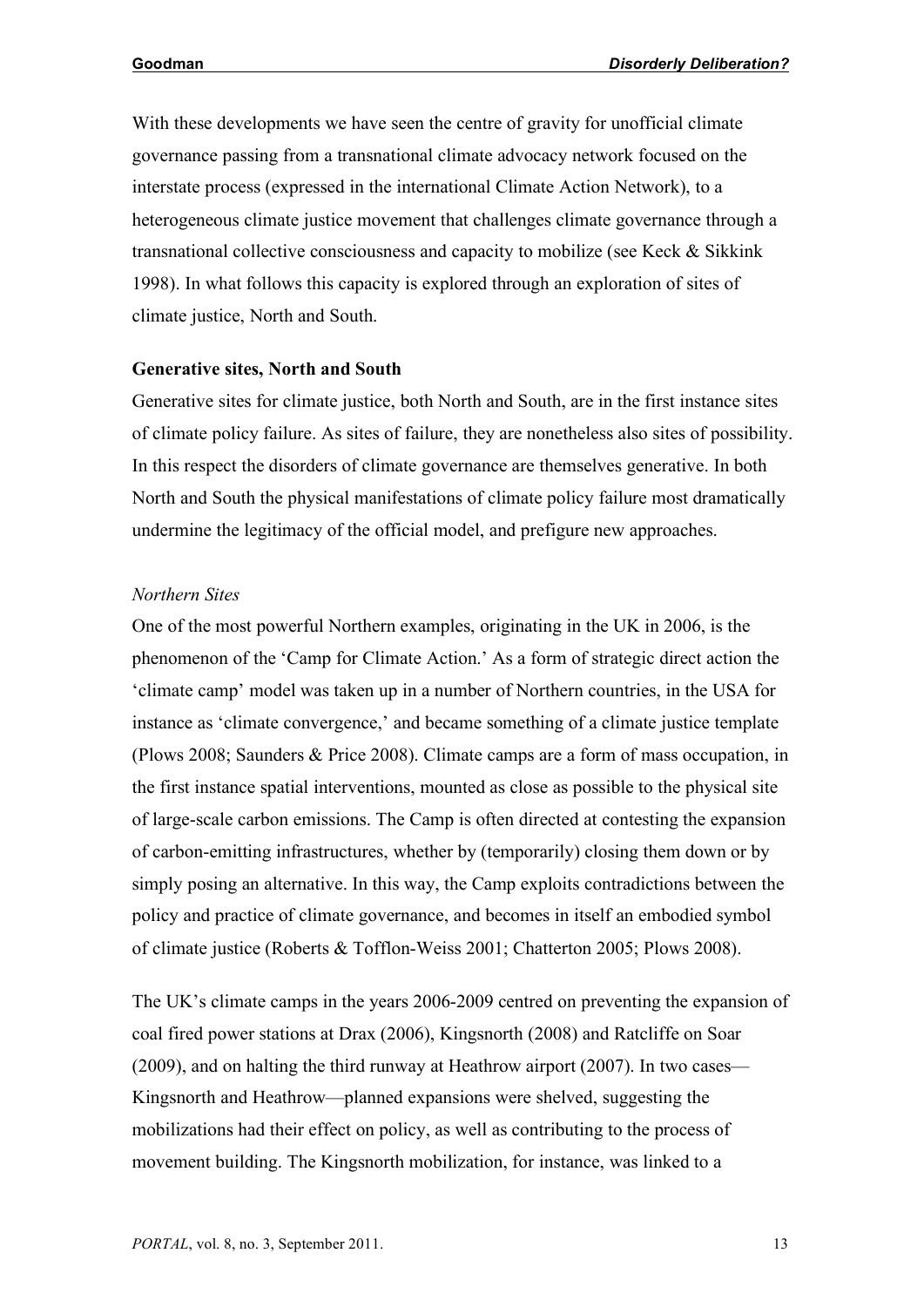campaign by the World Development Movement, which characterized the power station not simply as a negation of the UK's Kyoto commitments, but as a violation of global climate justice principles. On a world scale, the World Development Movement calculated that the additional emissions resulting from the expansion of the power plant would have the following direct impacts:

- 100,000 more people losing their dry season water supply
- Up to 300 more people dying every year due to malnutrition
- Up to 60,000 more people suffering from drought in Africa
- 50,000 more people going hungry due to drought and lower crop yields
- Up to 40,000 more people exposed to malaria
- 20,000 people being forced our of their homes and becoming climate refugees
- Around 30,000 more people losing their homes every year due to coastal flooding. (WDM 2009)

More broadly, the Camps were surprisingly successful in constructing counter-sites, designed to unmask and contest plans to expand carbon-intensive infrastructures and industries (Newell 2008). As such, carbon hotspots become physical manifestations of climate policy failure, their meaning thus transformed: from functional mechanisms they become reconfigured as threats to planetary survival (a similar approach was observed for anti-road protests: Seel 1997). The low walls and fences that skirt the facilities, protecting people from the heavy machinery, become highly politicized boundaries protecting the facilities from climate justice claims. As their existence is challenged, the sites acquire intense symbolic meaning, their boundaries acquiring a simultaneously local and global resonance (Bosso & Guber 2006).

These otherwise ordinary places become political places that symbolically 'lift the veil' on climate policy. Participation in such events is in this sense apocalyptic, designed to reveal what is real, through participation in collective action that models eco-centric living, through the creation of public and open spaces for reflection and debate on climate issues and how to address them, and through planning and mounting a series of direct actions against climate change perpetrators. Conceptualized as a generative site, or as a social laboratory, the Camp is defined as a place where people experience their own power, and where new visions and possibilities are produced (Johnston & Goodman 2006). What emerges is an embodied and emplaced spatial politics of climate change, a climate micro-politics perhaps, embedded in the macro-politics of globalized climate change.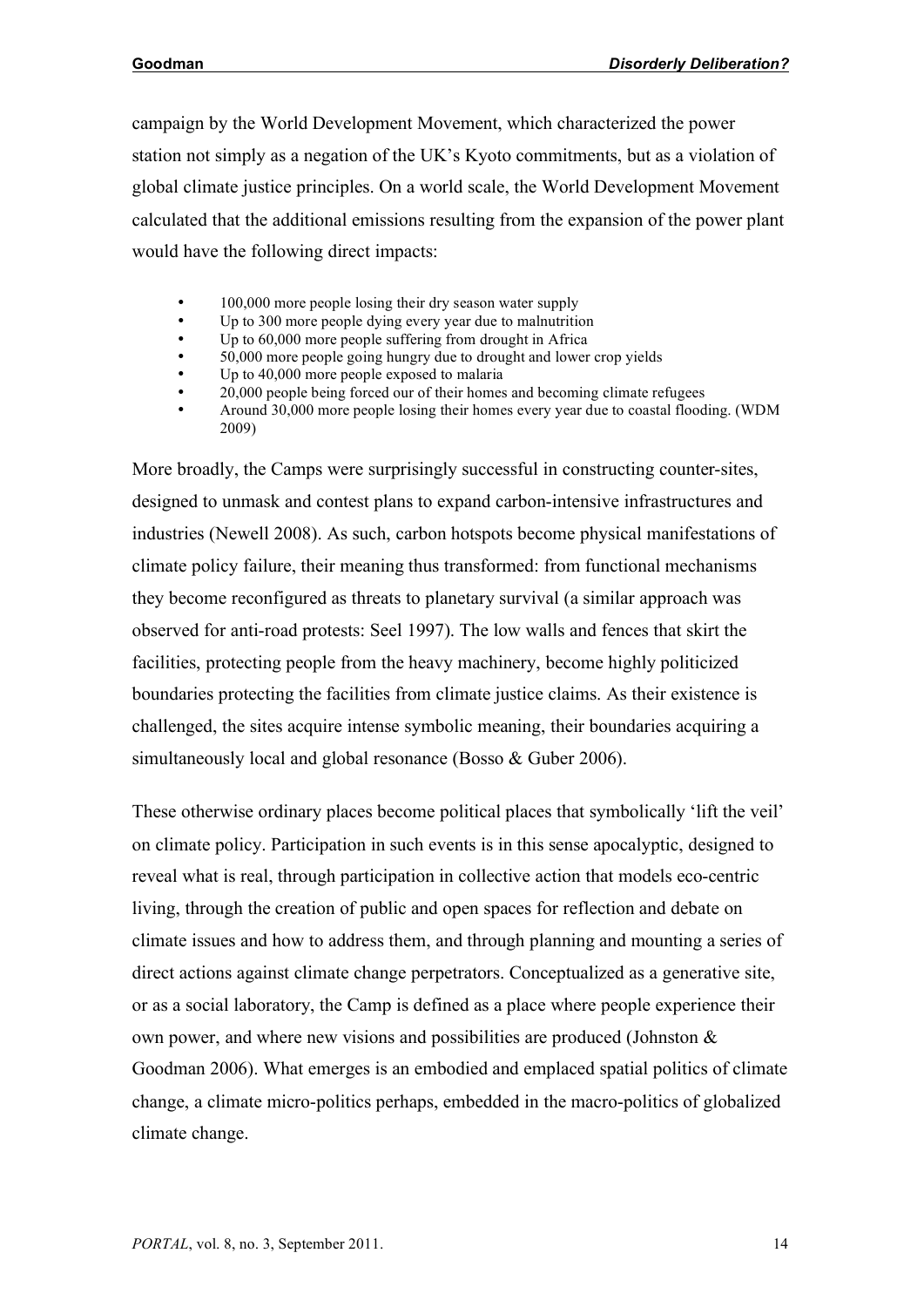#### *Southern sites*

Southern climate justice movements are likewise focused on the injustices of climate policy, and are similarly centred on specific sites. Where Northern unofficial climate justice focuses on the failure to take responsibility for Northern emissions, Southern counterparts focus on the corollary, that is, the effort to displace responsibility for Northern emissions reductions onto Southern societies. Again, North-South connectivity is central: it is no accident that unofficial climate justice has emerged at the same time as international carbon markets have begun to create offset projects in Southern contexts (Bond 2006). A direct North-South linkage is created, through climate governance under Kyoto, between expanded emissions in Northern contexts and 'low cost' carbon offset projects in the South. That connection is reflected in the Durban 'Carbon Trade Watch' group, which, as already noted, has played a central role in the emergent climate justice movement (Bond & Dada 2007).

Offset projects established under the Kyoto-endorsed 'Clean Development Mechanism' (CDM) have played a key role, as has the proposed UN 'Programme for Reducing Emissions from Deforestation and Forest Degradation in Developing Countries' (REDD). With the internationalization of emissions trading, offsetting has enabled a process of bidding-down the cost of emissions reduction in the search for cheapest perton emissions reductions (exactly what carbon markets are designed to achieve). As demonstrated by the up-take in Southern offsets by EU countries in particular, the cost of emissions reduction under the CDM is considerably lower than the cost of emissions reductions 'at home.' Cheaper still are offsets for reduced deforestation, under the proposed REDD regime, which simply seeks to maintain or 'sustainably manage' existing forests. The Stern Report, for instance, pointed to REDD credits as a 'highly cost-effective way to reduce emissions,' and, not surprisingly, a number of high emitting countries have since sought to extend recognition to forests under the proposed post-Kyoto framework (Stern 2007: 537). Indeed, REDD initiatives have spawned more than twenty programs under a variety of funding mechanisms.

Measures to reduce deforestation and degradation are clearly an important aspect of any global response to climate change. Deforestation and degradation of forests increase global emissions not just by the burning of wood, but also by allowing the decomposition of soil carbon, and reducing the planet's capacity to absorb CO2 as well.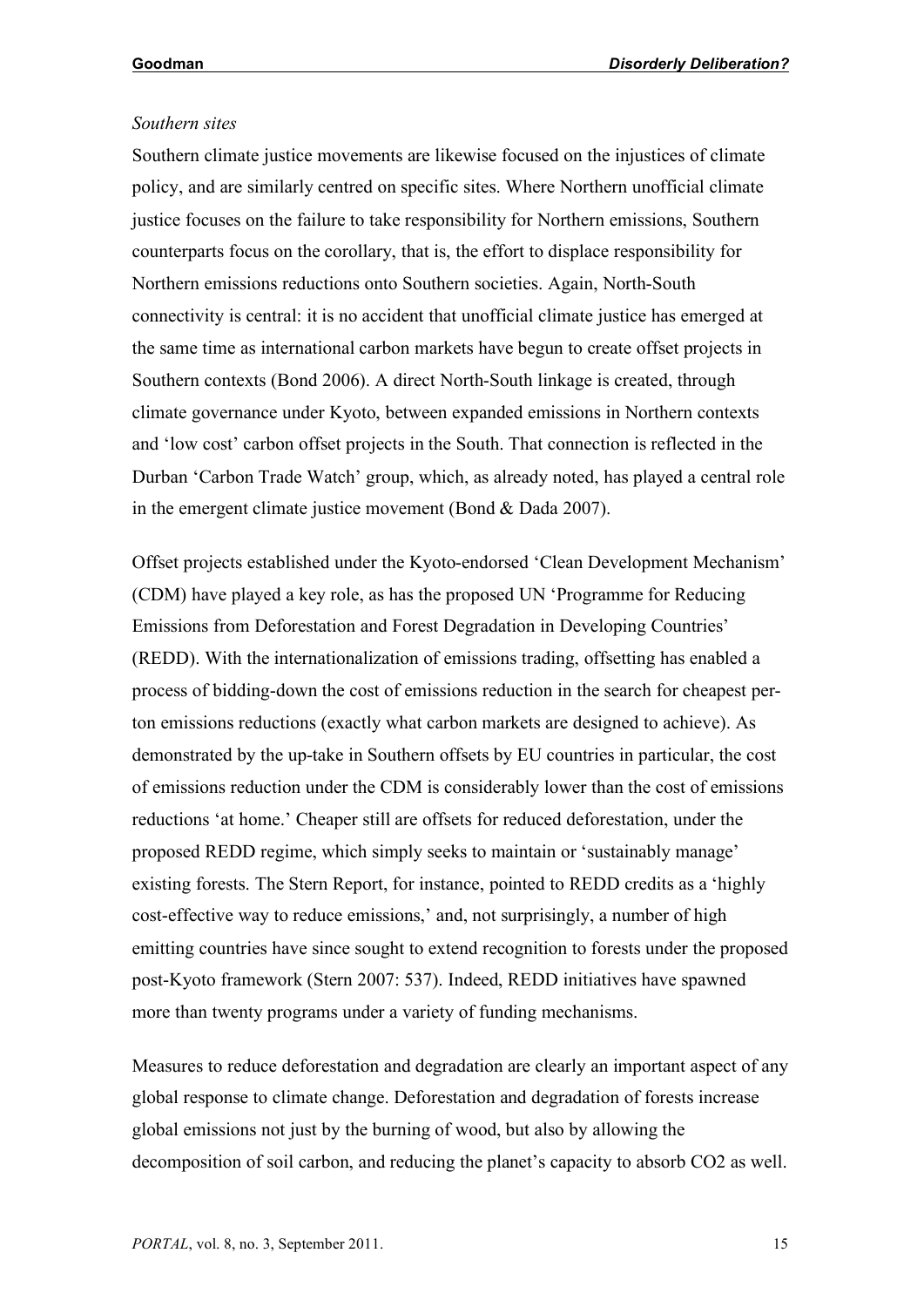The Intergovernmental Panel on Climate Change estimates the net effect of these forest emissions to be about 17 percent of global emissions, with half of this coming from low-income developing countries in the tropics, such as Indonesia, that retain substantial tracts of forest. The key issue rests, however, not on whether to prevent the loss of these forests, but on whether programs to achieve this can be used to generate offset credits for continued or expanded emissions in the North (Reality of Aid 2009; Goodman & Roberts 2009, 2011).

North-South offset mechanisms like CDM and REDD have, indeed, been targeted as creating new structures of global dependency, what Carbon Trade Watch calls 'carbon colonialism' that reorientates development pathways to cater for the Northern carbon appetite. Further, both CDM and REDD are criticized for assuming commensurability between present emissions and future increases in sink capacity, or reductions in projected emissions. There are also concerns about the vulnerability of offset schemes to the carbon market and to carbon speculators. Offsets are seen as linking emissions reductions to highly volatile carbon prices, empowering a new class of carbon financiers (Friends of the Earth International 2008). REDD, in particular has enormous scope, as it is potentially applicable to any significant Southern forest. Not surprisingly, the immediate impact on the peoples who live in forests, exercise ancestral domain over them, and rely on them, has become a major issue. In empowering carbon traders, REDD is seen to jeopardize the sovereign rights of people who have historically conserved forests, and to serve as a charter for their dispossession (International Forum of Indigenous Peoples on Climate Change 2008).

There is a growing political revolt against carbon offsets from within countries, such as Indonesia, that are emerging as key sites for such projects (see Indonesian Forum on the Environment, WALHI, 2009). Contestation of REDD projects, and also of CDMs, centres on local contexts—articulated through transnational networks—with Southern sites politicized in confrontation with official frameworks. One example is the challenge to REDD projects in Kalimantan, Indonesia, that have been funded by the Australian Government to lay the groundwork for the recognition of carbon credits (see Goodman & Roberts 2010). The schemes are defined as violating justice principles, form the 'polluter pays' principle to issues of historical obligation and resulting 'carbon debt.' The world's current reliance on the sink and carbon storage capacity of the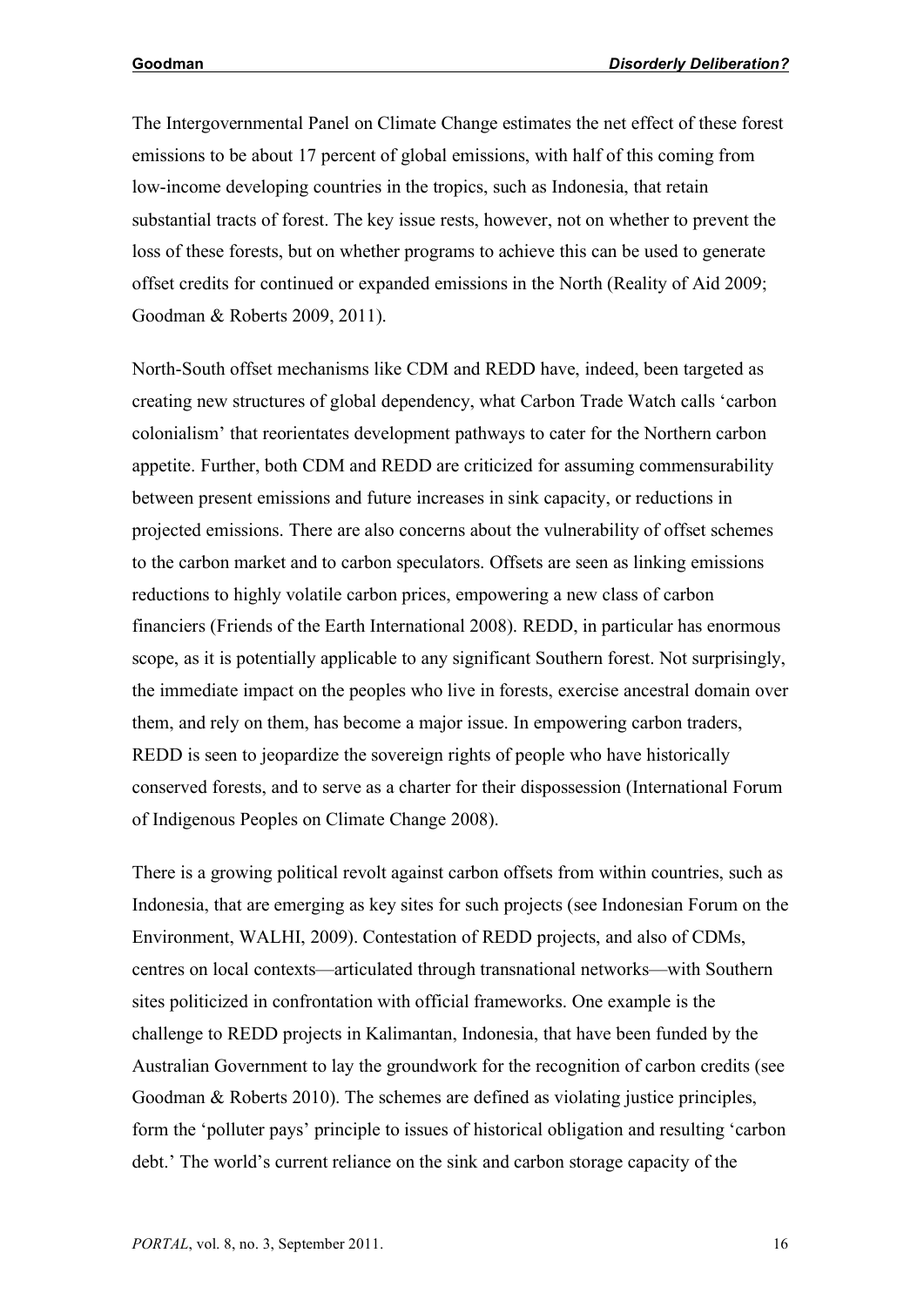world's remaining forests reflects the logic of global ecological injustice, with those who have benefited from the worldwide release of greenhouse gases arraigned against those who now are required to suffer the consequences. Offsets, therefore, are seen as compounding these climate injustices.

## **Conclusions**

Despite the broad structural context of a newly reciprocal imperative for global development, as imposed by climate change, it must be acknowledged that many of the possibilities for disordering prevailing climate governance remain unrealized. The barriers to unofficial climate justice, and thus to reflexive global climate governance, should not be underestimated. The sheer scale of, and system-wide challenge posed by, climate change are themselves demobilizing. In Northern contexts there is an additional sense of complicity: here, rather than producing a climate movement, the intensifying crisis can produce a form of 'apocalypse blindness' (Beck 1995; Depledge 2006). In many contexts climate consciousness can exist as a latent subjectivity, where publics share an awareness of contradictions but fail to engage in social action (Doherty 2002; Norgaard 2006; Boycoff 2008). A tension can build up, but remain internalized, with the resulting crisis of belief embedded in everyday subjectivity, but repressed from public policy (Agyeman & Evans 2004; Dorsey 2007). We witness the deferral of social power to the public authorities, by which climate change is framed as a problem for policy elites and only incidentally for their increasingly anxious constituencies.

In this scenario the constitutive power of social agency, an historical actor capable of remaking society, remains unrealized. Something of the scale of the problem in the North is reflected, for instance, in concern at the lack of mass mobilization expressed by the UK Energy and Climate Change Minister (and later Shadow Prime Minister), Ed Miliband, in December 2008:

When you think about all the big historic movements, from the suffragettes, to anti-apartheid, to sexual equality in the 1960s, all the big political movements had popular mobilization. Maybe it's an odd thing for someone in government to say, but I just think there's a real opportunity and a need here. (Adam & Jowitt 2008; see also Hinsliff & Vidal 2009)

Nevertheless, as suggested in the foregoing examples, the injustices of official climate governance can provide the antidote to passivity. The injustices of climate change are distanced from everyday experience, embedded in centuries of global uneven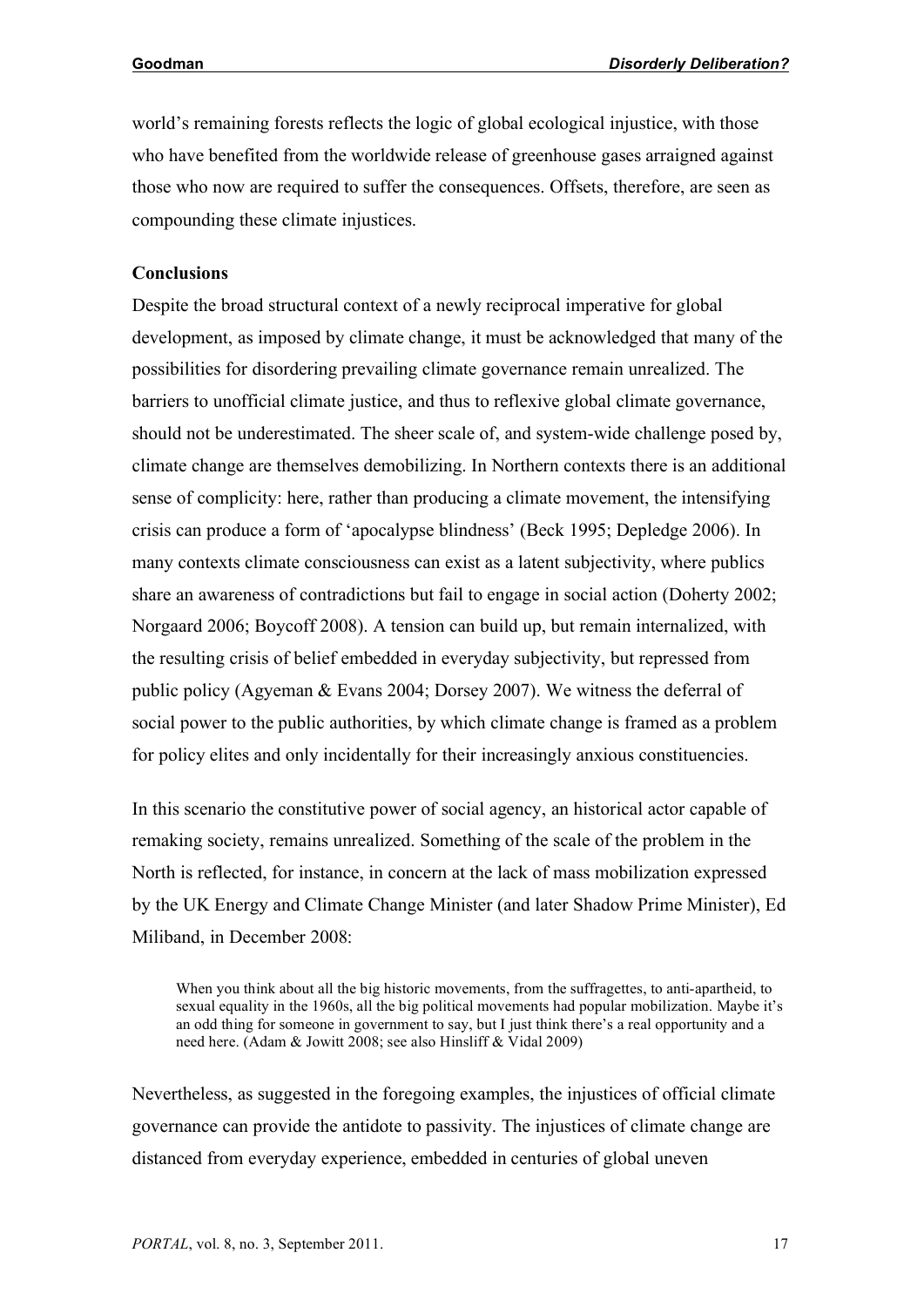development as a structural 'fact of life,' and normalized as inevitable. In contrast, the injustices of official climate governance are present, manifest, and concrete. As climate crisis intensifies there is a sharpened contradiction between official acknowledgement of the growing problem and the inadequate (often self-serving) policy responses. That contradiction is increasingly salient, especially across the North-South axis. Indeed, official climate injustice is the product of deliberate decisions: someone gains, someone looses, and both can be identified. There are clearly definable culprits, with specific installations and projects to be targeted, and disrupted. Herein, perhaps, lies the potency of unofficial climate justice claims, as a counterpoint to the official script, embedded in concrete social and ecological contradictions of climate policy.

#### **Reference List**

- Adam, D. & Jowitt, J. 2008, 'People Power Vital to Climate Deal: Miliband Calls for Global Movement to Pressure Governments into Action,' *The Guardian,* 8 December.
- Agyeman, J. & Evans, B. 2004, '"Just Sustainability": The Emerging Discourse of Environmental Justice in Britain?,' *The Geographical Journal,* vol. 170, no. 2, 155–164.
- Anderson, J. 2006, 'The Environment, "Anti-globalization," and the Runaway Bicycle,' in *Nature's Revenge: Reclaiming Sustainability in an Age of Corporate Globalisation,* (eds) J. Johnston, M. Gismondi & J. Goodman. Broadview, Toronto, 280–298.
- Asia Pacific Research Network 2007, *Peoples' Protocol on Climate Change,* APRN, Manila.
- Bakker, I. & Gill, S. 2003, *Power, Production and Social Reproduction.* Palgrave, London.
- Barker, T. *et al.* (eds) 2007, *Climate Change 2007: Mitigation. Contribution of Working Group III to the Fourth Assessment Report of the Intergovernmental Panel on Climate Change.* Cambridge University Press, Cambridge.
- Beck, U. 1995, *Ecological Politics in an Age of Risk.* Polity Press, Cambridge.
- Bennholdt-Thomsen, V. & Mies, M. 1999, *The Subsistence Perspective.* Zed Press, London.
- Biel, R. 2000, *The New Imperialism: Crisis and Contradiction in North/South Relations.* Zed Books, London.
- Blowers, A. 1997, 'Environmental Policy: Ecological Modernization or Risk Society?,' *Urban Studies*, vol. 34, no. 5–6, 845–871.
- Bond, P. 2006, 'Civil Society on Global Governance: Facing Up to Divergent Analysis, Strategy, and Tactics,' *Voluntas,* no. 17, 359–371.
- Bond, P. & Dada, R. 2007, *Trouble in the Air: Global Warming and the Privatised Atmosphere.* Transnational Institute, Amsterdam.
- Bosso, C. and Guber, D. 2006, 'Maintaining Presence: Environmental Advocacy and the Permanent Campaign,' in *Environmental Policy,* (eds) N. Vig, & M. Kraft, CQ Press, Washington, 78–91.
- Boykoff, M. 2008, 'The Cultural Politics of Climate Change Discourse in UK Tabloids,' *Political Geography,* no. 27, 549–569.
- Brenner, N. 2004, *New State Spaces.* Oxford University Press, Oxford.
- Buechler, S. 2000, *Social Movements in Advanced Capitalism: The Political Economy and Social Construction of Social Activism.* Oxford University Press, New York
- Calhoun, C. 1993, '"New Social Movements" of the Early Nineteenth Century,' *Social Science History,* vol. 17, no. 3, 385–427.
- Carbon Trade Watch 2004, Climate Justice Now! The Durban Declaration on Carbon Trading, CTW, Durban.
- Carroll, W. 2007. 'Hegemony and the Global Field.' *Studies in Social Justice,* vol. 1, no. 1, 36–66. Chakrabarty, D. 2008, 'The Climate of History: Four Theses,' *Critical Inquiry,* no. 35, 11–62.
- Chatterton, P 2005, '"Give Up Activism" and Change the World in Unknown Ways. Or, Learning to Walk with Others on Uncommon Ground,' *Antipode,* vol. 38, no. 2, 259–282.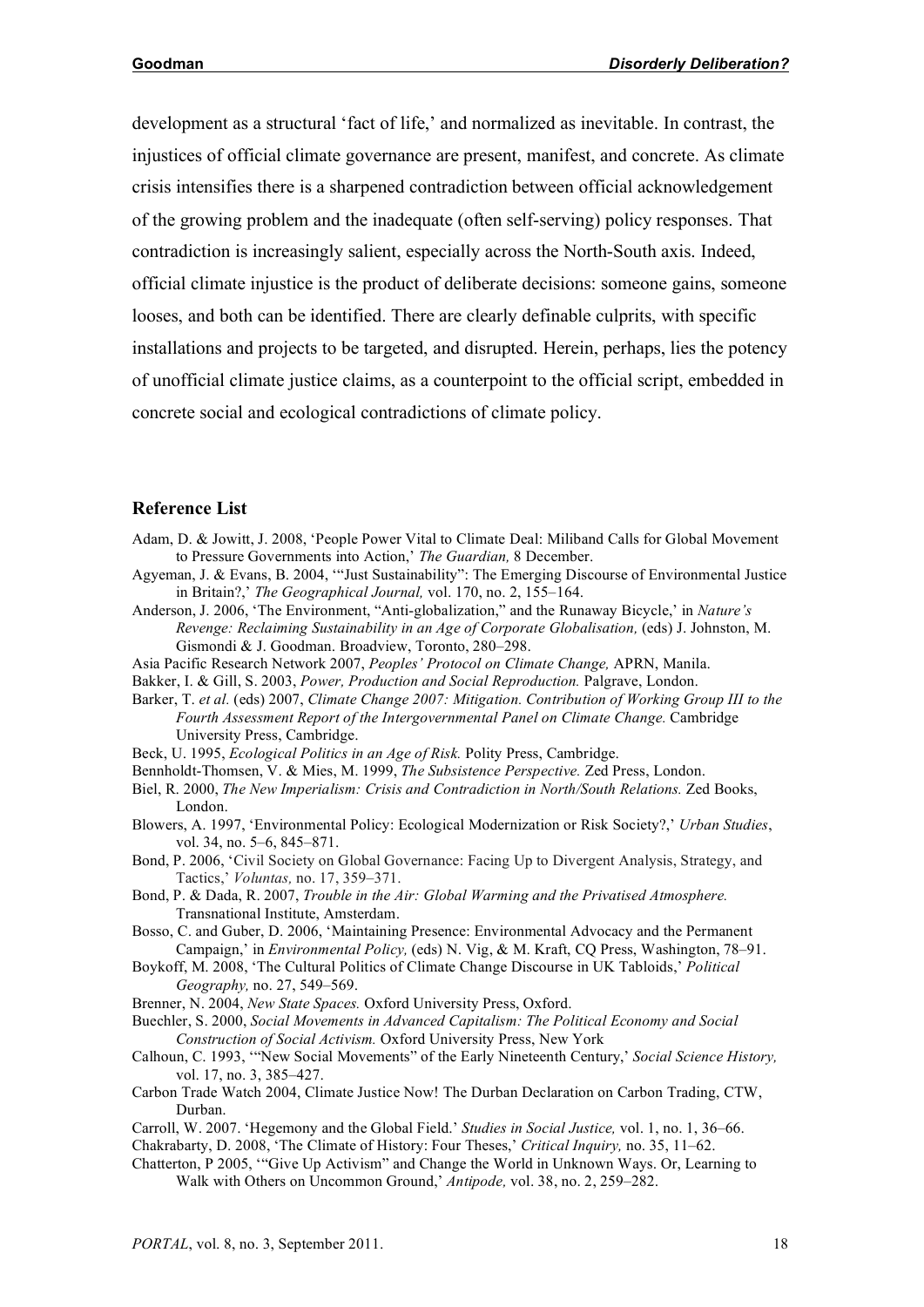Christoff, P. 2006, 'Post-Kyoto? Post-Bush? Towards an Effective "Climate Ccoalition of the Willing,"' *International Affairs,* vol. 85, no. 2, 831–860.

Climate Justice Coalition 2007, *Climate Justice Now! Principles,* CJC, Denpasar.

Cohen, R. & Rai, S. 2000, *Global Social Movements.* Athlone, London.

- Connor, L., Higginbotham, N. and Freeman, S. 2009, 'Not Just a Coalmine: Shifting Grounds of Community Opposition to Coalmining in Southeastern Australia,' *Ethnos*, vol. 74, no. 4, 490–513.
- Cox, R. 1987, *Production, Power and World Order: Social Forces in the Making of History.* Columbia University Press, New York.

\_\_\_\_\_ 2001, 'The Way Ahead: Towards a New Ontology of World Order,' *Critical Theory and World Politics*, (ed.) R. Wyn Jones. Lynne Rienner, Boulder, CO.

- Crutzen, P. 2002, 'Geology of Mankind,' *Nature,* vol. 415, 23.
- Della Porta, D. (ed.) 2007, *The Global Justice Movement: Cross-national and Transnational Perspectives.* Paradigm Publishers, Herndon, VA.
- Della Porta, D. and Tarrow, S. 2005, *Transnational Protest and Global Activism.* Rowman and Littlefield, Lanham.
- Depledge, J. 2006, 'The Opposite of Learning: Ossification in the Climate Change Regime,' *Global Environmental Politics,* vol. 6, no. 1, 1–22.
- Doherty, B. 2002, *Ideas and Action in the Green Movement.* Routledge, London & New York.
- Dorsey, M. 2007, Climate Knowledge and Power, *Capitalism, Nature, Socialism,* vol. 18, no. 2, 7–21.
- Drainville, A. 2004, *Contesting Globalisation: Space and Place in the World Economy*. Routledge, London & New York.
- Eschle, C. 2005, 'Constructing "the Anti-Globalisation Movement,"' *Critical Theories, International Relations and the Anti-globalisation Movement,* (eds) C. Eschle and B. Maiguashca. Routledge, London & New York.
- Foster-Carter, J. 2002, *Ecology Against Capitalism.* Monthly Review Press, New York.
- Friends of the Earth International 2008, *REDD Myths: A Critical Review of Proposed Mechanisms to Reduce Emissions from Deforestation and Degradation in Developing Countries,* FoEI, Amsterdam.
- Gill, S. 2002. *Power and Resistance in the New World Order.* Palgrave Macmillan, London.
- Goodman, J. & Roberts, E. 2009, *What a Scam! Australia's REDD Offsets for Copenhagen.* FoEA and AidWatch, Sydney
	- \_\_\_\_\_ 2011, 'Is the United Nations' REDD Scheme Conservation Colonialism by Default?,' *International Journal of Water*, vol. 5. no. 4, 419–428.
- Griggs, S. & Howarth, D. 2004, 'A Transformative Political Campaign? The New Rhetoric of Protest against Airport Expansion in the UK,' *Journal of Political Ideologies,* vol. 9, no. 2, 176–187.
- Hall, N. and Taplin, R. 2007, 'Revolution or Inch-by-inch? Campaign Approaches on Climate Change by Environmental Groups,' *Environmentalist,* vol. 27, no. 1, 1–22.
- Halliday, F. 2001, 'The Romance of Non-state Actors,' in *Non-state Actors in World Politics,* (ed.) W. Wallace. Palgrave Macmillan, London, 21–38.
- Harvey, D. 1996, *Justice, Nature and the Politics of Difference.* Blackwell, Cambridge. \_\_\_\_\_ 2010, *The Enigma of Capital: And the Crises of Capitalism.* Profile Books, London.
- Held, D. 2006, 'Reframing Global Governance: Apocalypse Soon or Reform!' *New Political Economy,* vol. 11, no. 2, 58–74.
- Held, D., & McGrew, A. 2002, *Governing Globalization: Power, Authority and Global Governance.*  Polity Press, Cambridge.
- Hinsliff, G. & Vidal, J. 2009, 'Miliband Calls for Populist Push on Climate Change,' *The Observer,* 26 April.
- Hornborg, A. 2001, *The Power of the Machine: Global Inequalities of Economy, Technology and Environment.* Rowan and Littlefield, Lanham.
- India Resources Centre 2002, *Bali Principles of Climate Justice,* International Climate Justice Network, Denpasar.
- Indonesian Forum on the Environment, WALHI 2009, *No rights no REDD.* Walhi, Jakarta.
- International Forum of Indigenous Peoples on Climate Change 2008, Statement of the IIPFCC, 14th Session of the Conference of the Parties of the United Nations Framework Conference on Climate Change, December 1, 2008.
- Johnston, J. & Goodman, J. 2006, 'Hope and Activism in the Ivory Tower: Freirean Lessons for Globalisation Research,' *Globalisations* vol. 3, no. 1, 9–30.
- Jordan, A. 1994, 'Financing the UNCED Agenda: The Controversy over Additionality,' *Environment,* vol. 36, no. 3, 16–30.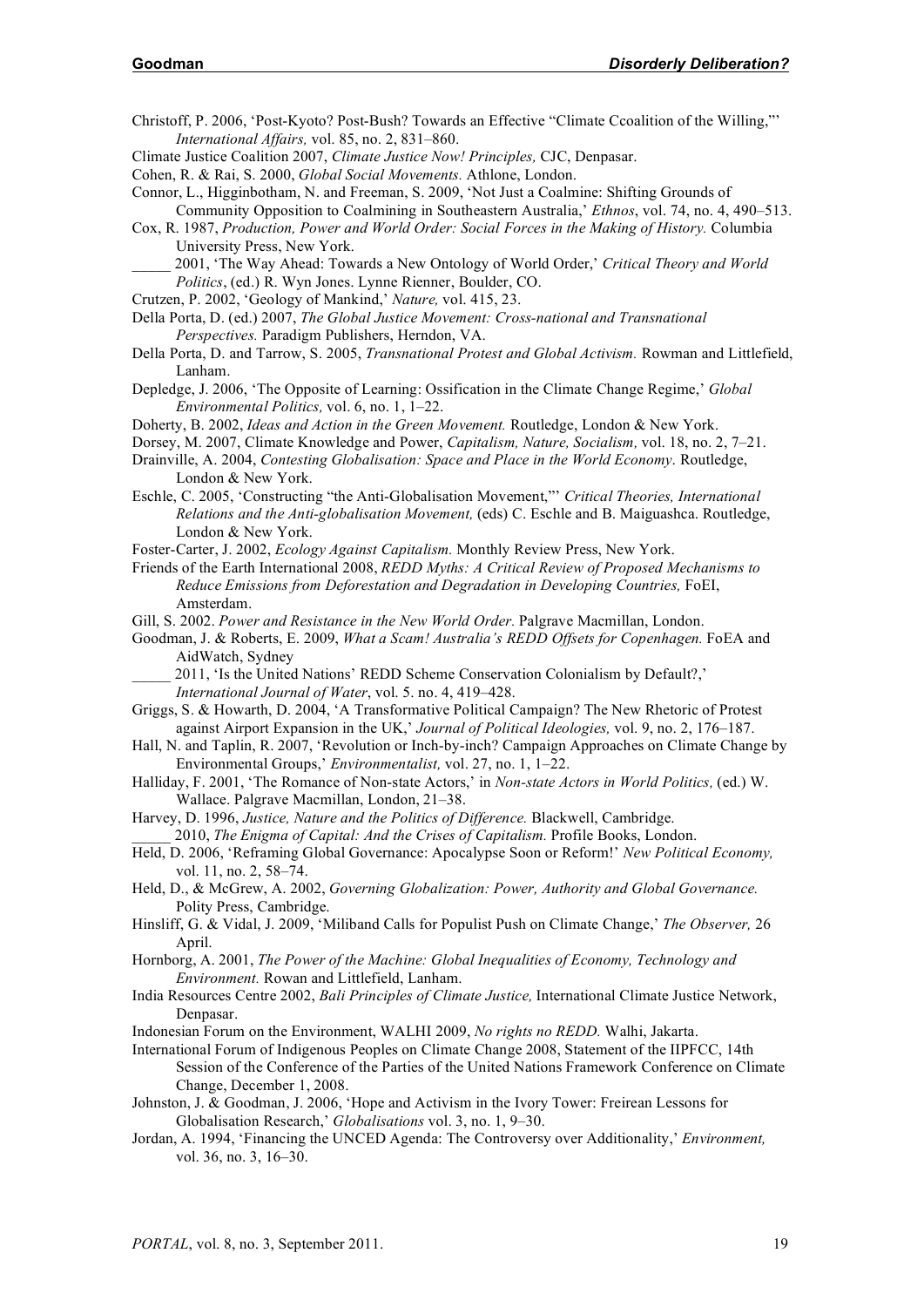- Juris, J. 2008, *Networking Futures: The Movements Against Corporate Globalization*. Duke University Press, Durham, NC, & London.
- Keck, M. & Sikkink, K. 1998, *Activists Beyond Borders: Advocacy Networks in International Politics.* Cornell University Press, Ithaca.

Kovel, J. 2007, *The Enemy of Nature: The End of Capitalism or the End of the World*. Zed Press, London.

- Levy, David L. & Daniel Egan 2003, 'A Neo-Gramscian Approach to Corporate Political Strategy: Conflict and Accommodation in the Climate Change Negotiations,' *Journal of Management Studies,* vol. 40, no. 4, 803–829.
- Lohmann, L. (ed.) 2006, 'Carbon Trading: A Critical Conversation on Climate Change, Privatization and Power,' *Development Dialogue,* no. 48 (September), 1–362.
- Massey, D. 2007, *World City*. Polity, Cambridge.

McDonald, K. 2006, *Global Movements: Action and Culture.* Blackwell, Malden, MA.

- McGrew, A. 2007, 'Globalization in Hard Times: Contention in the Academy and Beyond,' in *The Blackwell Companion to Globalization,* (ed.) G. Ritzer. Blackwell, Malden, MA.
- McMicheal, P. 2003, *Globalisation.* Cambridge University Press, Cambridge.
- Moll, A. 2000, 'Ecological Modernization Around the World: An Introduction,' *Environmental Politics,* vol. 9, no. 1, 1–16.
- Muller, T. 2008, 'The Movement is Dead, Long Live the Movement,' *Turbulence: Ideas for Movement,* July 2008, 48–55.
- Newell, P. 2008, 'Civil Society, Corporate Accountability and the Politics of Climate Change,' *Global Environmental Politics*, vol. 8, no. 3, 122–153.
- Norgaard, K. 2006, '"We Don't Really Want To Know": Environmental Justice and Socially Organized Denial of Global Warming in Norway, *Organization & Environment,* vol. 19, no. 3, 347–370.
- Okereke, C. 2008, *Global Justice and Neolioberal Environmental Governance.* Routledge, London & New York.
- Parry, M, Canziani, O. and Palutikof, J. (eds) 2007, *Climate Change 2007: Impacts, Adaptation and Vulnerability. Contribution of Working Group II to the Fourth Assessment Report of the Intergovernmental Panel on Climate Change.* Cambridge University Press, Cambridge.
- Paterson M. & Grub, M. 1992, 'The International Politics of Climate Change,' *International Affairs,* vol. 68, no. 2, 293–310
- Paterson, M. & Newell, P. 2010, *Climate Capitalism: Global Warming and the Transformation of the Global Economy,* Cambridge University Press, Cambridge.
- Pearce, R. 2010, 'Making a Market? Contestation and Climate,' *Journal of Australian Political Economy,* no. 66, 166–198.
- Pickerill, J. & Chatterton, P. 2006, 'Notes Towards Autonomous Geographies. Creation, Resistance and Self Management as Survival Tactics,' *Progress in Human Geography,* vol. 30, no. 6, 730–746.
- Pieterse, J. 1998, 'My Paradigm or Yours? Alternative Development, Post-development, Reflexive Development,' *Development and Change*, no. 29, 243–373.
	- \_\_\_\_\_ 2004, *Globalization or Empire?* Routledge, London & New York.
- Plows, A. 2008, 'Towards an Analysis of the 'Success' of UK Green Protests,' *British Politics,* vol. 3, no. 1, 92–109.
- Reality of Aid 2009, *Financing Climate Change Mitigation: Adaptation and Sustainable Development.* Reality of Aid Asia, Manila.
- Reitan, R. 2007, *Global Activism.* Routledge, New York & London.
- Roberts, J. & Parks, B. 2006, *A Climate of Injustice: Global Inequality, North-South Politics, and Climate Policy*. MIT Press, Cambridge.
- Roberts, T. & Toffolon-Weiss, M. 2001, *Chronicles from the Environmental Justice Frontline*. Cambridge University Press, NY.
- Robinson, W. 2002, 'Remapping Development in the Light of Globalisation: From a Territorial to a Social Cartography,' *Third World Quarterly,* vol. 23, no. 6, 1047–1073.
- Rosenberg, J. 2000, *Follies of Globalisation Theory.* Verso, London.
- Rupert, M. 2003, 'Globalising Common Sense: A Marxian-Gramscian (Re-)vision of the Politics of Governance/Resistance,' *Review of International Studies,* no. 29, 181–198.
- Salleh, A. 1997, *Ecofeminism as Politics: Nature, Marx and the Postmodern.* Zed Press, London.
- Saunders, C. 2008, 'The Stop Climate Chaos Coalition: Climate Change as a Development Issue,' *Third World Quarterly*, vol. 29, no. 8, 1509–1526.
- Saunders, C. & Price, S. 2009, 'One Person's Eu-topia, Another's Hell: Climate Camp as a Heterotopia,' *Environmental Politics,* vol. 18, no. 1, 117–122.
- Seel, B. 1997, 'Strategies of Resistance at the Pollock Free State Road Protest Camp, *Environmental Politics,* vol. 6, no. 4, 108–139.